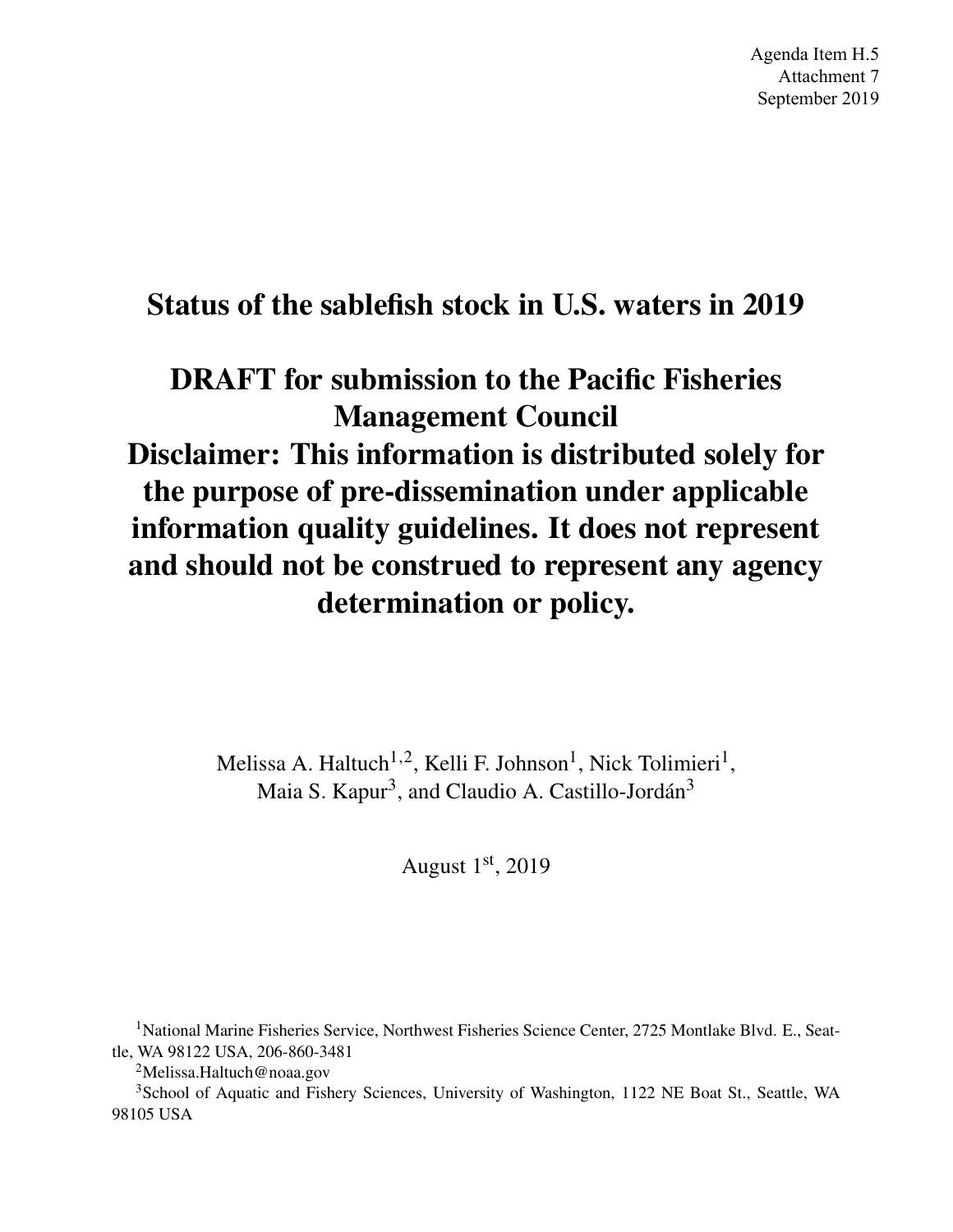This document should be cited as follows:

Haltuch, M.A., Johnson, K.F., Tolimieri, N., Kapur, M.S., and Castillo-Jordán, C.A. 2019. Status of the sablefish stock in U.S. waters in 2019. Pacific Fisheries Management Council, 7700 Ambassador Place NE, Suite 200, Portland, OR. 358 p.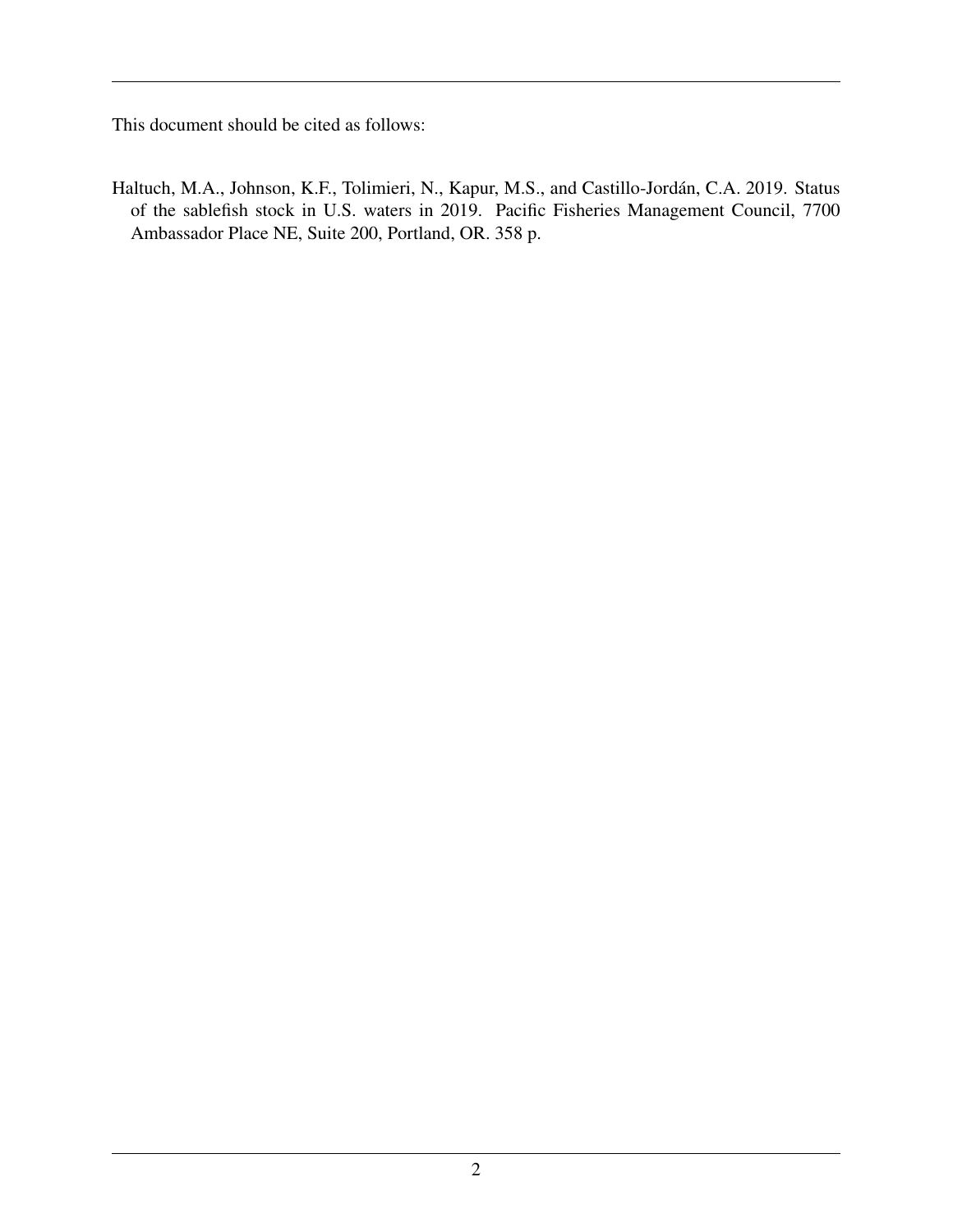# **Contents**

|                |         | <b>Executive summary</b>                                                       | 6  |
|----------------|---------|--------------------------------------------------------------------------------|----|
|                |         |                                                                                | 6  |
|                |         |                                                                                | 6  |
|                | Catches |                                                                                | 6  |
|                |         |                                                                                | 8  |
|                |         |                                                                                | 9  |
|                |         |                                                                                | 10 |
|                |         |                                                                                | 11 |
|                |         |                                                                                | 12 |
|                |         |                                                                                | 14 |
|                |         |                                                                                | 16 |
|                |         |                                                                                | 17 |
|                |         |                                                                                | 17 |
|                |         |                                                                                | 21 |
| 1              |         | <b>Introduction</b>                                                            | 23 |
|                | 1.1     |                                                                                | 23 |
|                | 1.2     |                                                                                | 24 |
|                | 1.3     |                                                                                | 24 |
|                |         | 1.3.1                                                                          | 25 |
|                |         | 1.3.2                                                                          | 26 |
|                |         | 1.3.3                                                                          | 26 |
|                | 1.4     |                                                                                | 29 |
|                | 1.5     |                                                                                | 31 |
|                | 1.6     |                                                                                | 32 |
| $\overline{2}$ | Data    |                                                                                | 33 |
|                | 2.1     |                                                                                | 33 |
|                |         | Northwest Fisheries Science Center West Coast Groundfish Bottom Trawl<br>2.1.1 |    |
|                |         |                                                                                | 33 |
|                |         | Northwest Fisheries Science Center Slope Survey<br>2.1.2                       | 36 |
|                |         | Alaska Fisheries Science Center Slope Survey<br>2.1.3                          | 36 |
|                |         | 2.1.4                                                                          | 37 |
|                |         | 2.1.5                                                                          | 37 |
|                |         | 2.1.6                                                                          | 38 |
|                | 2.2     |                                                                                | 40 |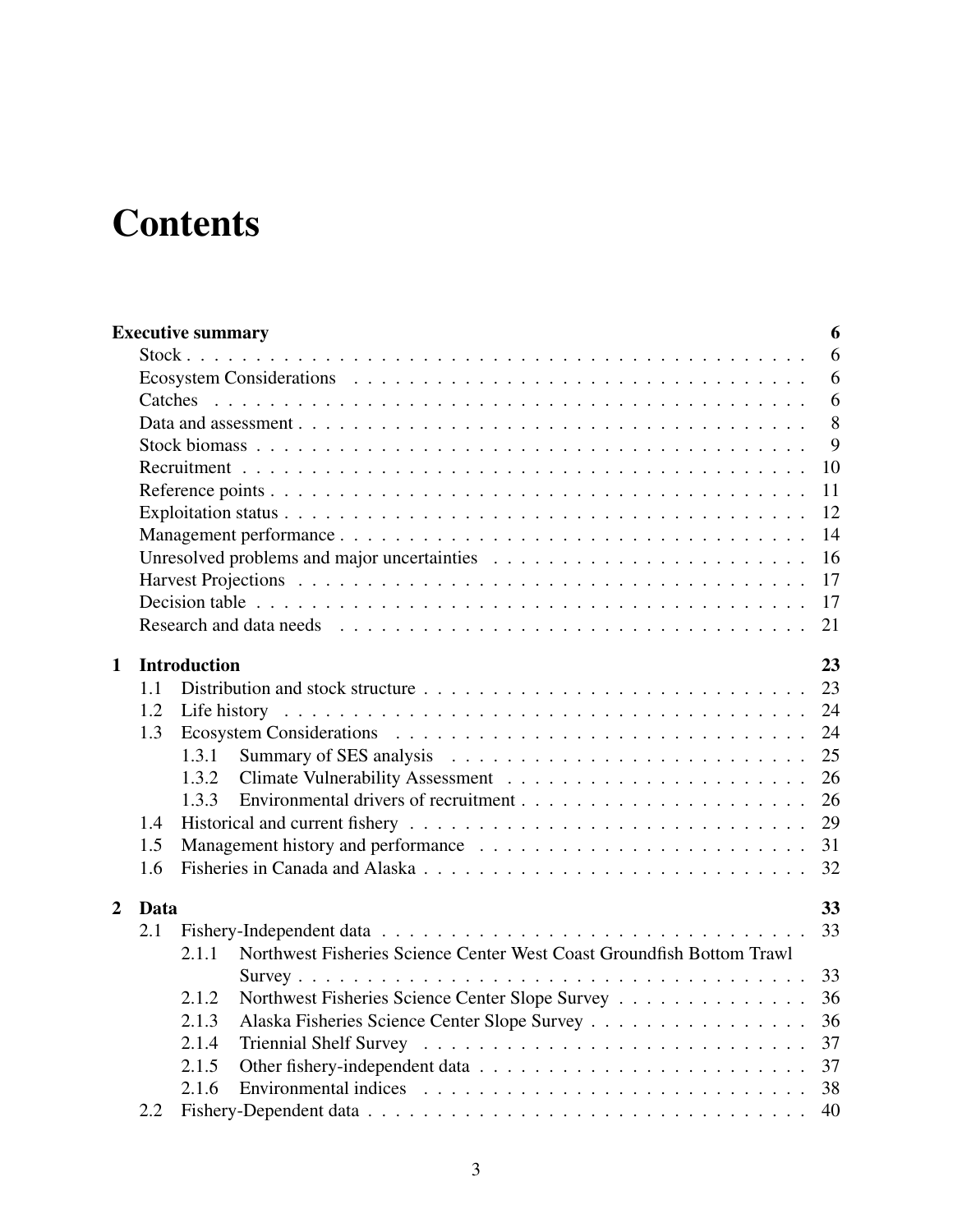|                         | 2.3                                    | 2.2.1<br>2.2.2<br>2.2.3<br>2.2.4<br>2.2.5<br>2.2.6<br>2.3.1<br>2.3.2<br>2.3.3<br>2.3.4<br>2.3.5<br>2.3.6 | Weight-Length relationship $\ldots \ldots \ldots \ldots \ldots \ldots \ldots \ldots \ldots$<br>Growth                                               | 40<br>41<br>42<br>42<br>44<br>44<br>45<br>45<br>45<br>46<br>46<br>47<br>47 |  |  |  |  |
|-------------------------|----------------------------------------|----------------------------------------------------------------------------------------------------------|-----------------------------------------------------------------------------------------------------------------------------------------------------|----------------------------------------------------------------------------|--|--|--|--|
| 3                       |                                        | <b>Assessment model</b>                                                                                  |                                                                                                                                                     | 49                                                                         |  |  |  |  |
| $\overline{\mathbf{4}}$ | 3.1<br>3.2<br>3.3<br>3.4<br>4.1<br>4.2 | 3.1.1<br>3.1.2<br>3.3.1<br>3.3.2<br>3.3.3<br>3.3.4<br><b>Assessment results</b>                          | Response to 2011 STAR Panel and 2015 PFMC recommendations<br>Data weighting $\ldots \ldots \ldots \ldots \ldots \ldots \ldots \ldots \ldots \ldots$ | 49<br>49<br>51<br>53<br>54<br>55<br>56<br>56<br>57<br>58<br>59<br>59<br>59 |  |  |  |  |
|                         | 4.3<br>4.4                             | 4.4.1<br>4.4.2<br>4.4.3<br>4.4.4                                                                         | Data weighting<br>Sensitivity analysis $\ldots \ldots \ldots \ldots \ldots \ldots \ldots \ldots \ldots \ldots$                                      | 62<br>62<br>63<br>65<br>65<br>65                                           |  |  |  |  |
| 5                       |                                        | <b>Reference points</b>                                                                                  |                                                                                                                                                     | 66                                                                         |  |  |  |  |
| 6                       |                                        |                                                                                                          | Harvest projections and decision tables                                                                                                             | 67                                                                         |  |  |  |  |
| 7                       |                                        |                                                                                                          | <b>Regional management considerations</b>                                                                                                           | 68                                                                         |  |  |  |  |
| 8                       |                                        |                                                                                                          |                                                                                                                                                     | 68                                                                         |  |  |  |  |
|                         | <b>Research needs</b><br>69            |                                                                                                          |                                                                                                                                                     |                                                                            |  |  |  |  |
| 9                       | <b>Acknowledgments</b>                 |                                                                                                          |                                                                                                                                                     |                                                                            |  |  |  |  |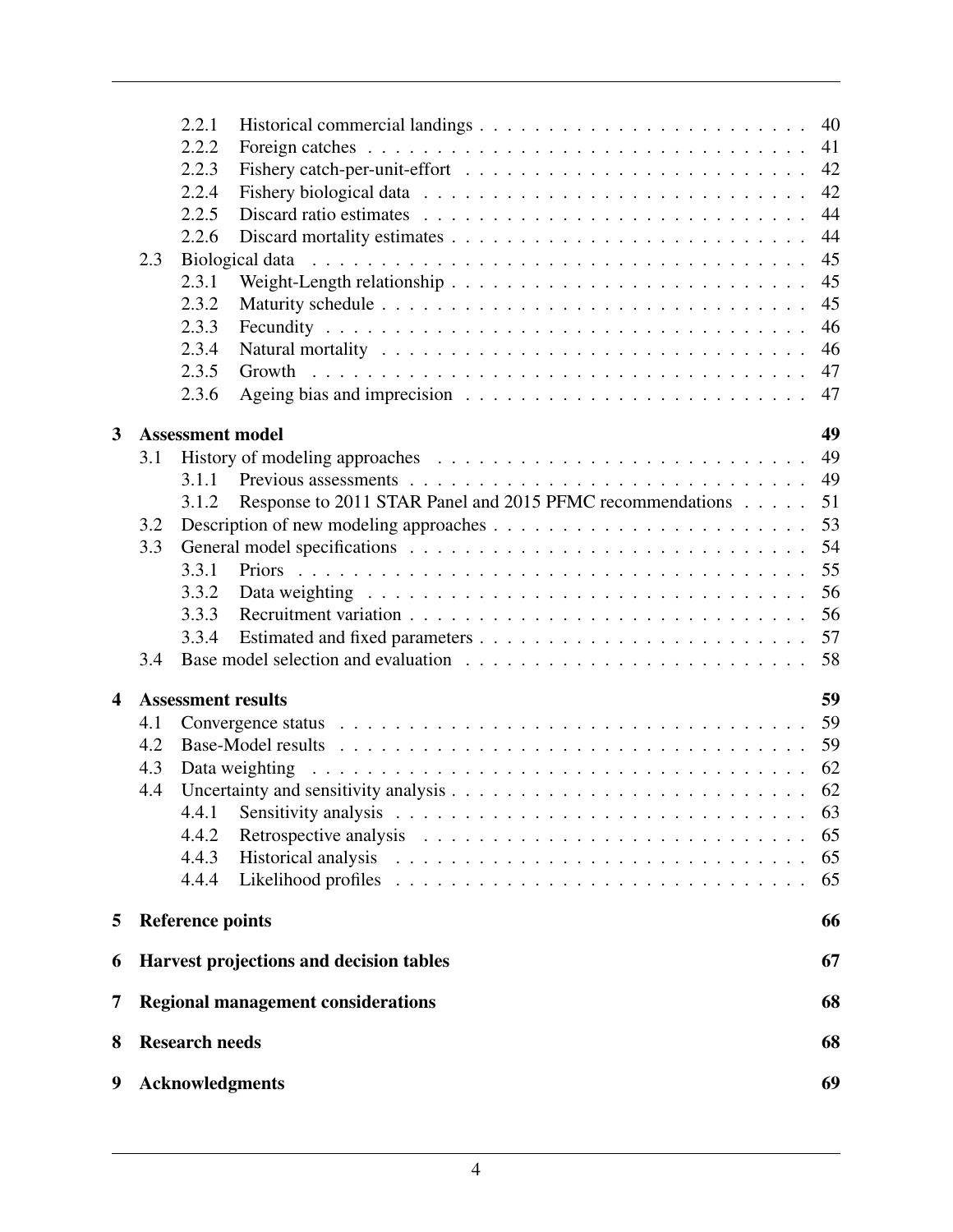| 10 Tables                                              | 78         |
|--------------------------------------------------------|------------|
| 11 Figures                                             | 114        |
| Appendix A Environmental indices                       | 236        |
| Appendix B Summary of influencing management actions   | <b>310</b> |
| Appendix C VAST output<br>C.2                          | 335        |
| Appendix D Spatially-explicit fishery composition data | 358        |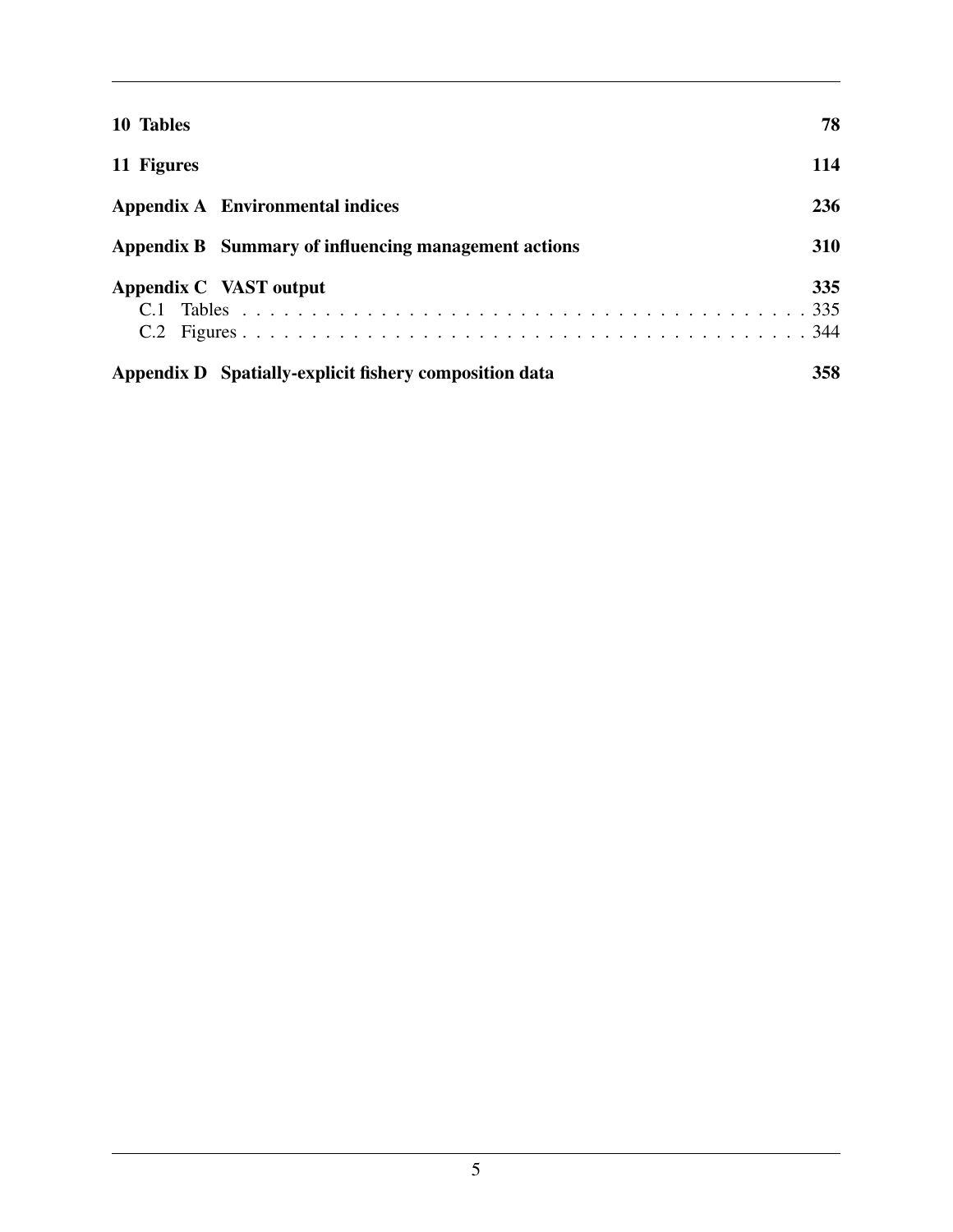### EXECUTIVE SUMMARY

#### **STOCK**

This assessment reports the status of the sablefish (*Anoplopoma fimbria*, or 'black cod') resource off the coast of the United States (U.S.) from southern California to the U.S.-Canadian border using data through 2018. The resource is modeled as a single stock, however sablefish do disperse to and from offshore sea mounts and along the coastal waters of the continental U.S., Canada, and Alaska and across the Aleutian Islands to the western Pacific. Their movement is not explicitly accounted for in this analysis.

#### ECOSYSTEM CONSIDERATIONS

This assessment includes ecological factors based on the idea that research focused on the linkages within a social-ecological system (SES) and how they increase or decrease sustainability can help inform the management of natural resources (Ostrom, 2009). The SES framework requires consideration of extractive goals and human activities at a level that allows for ecological sustainability while also considering human well-being. Thus, the SES framework facilitates the consideration of environmental and human impacts on sablefish as well as sablefish impacts on the ecosystem and humans (e.g., Levin et al. 2016). An extensive SES analysis for sablefish can be found in Appendix A. This document focuses on the four following topics, which highlight the major aspects considered:

- 1. results of a Climate Vulnerability Assessment (CVA), which motivates points 2 and 3;
- 2. environmental drivers of recruitment;
- 3. shifts in the latitudinal distribution of sablefish biomass and the effects of these shifts on availability of the stock to selected ports; and
- 4. interaction of the sablefish fishery with other species, specifically whale entanglements.

Points (1) and (2) address environmental impacts on sablefish. Point (3) addresses impacts of sablefish on humans, while point (4) addresses impacts of the sablefish fishery on other species in the ecosystem. Section 2 details the use of a sea-level index as a survey of age-0 recruitment within the stock assessment.

# **CATCHES**

A variety of sources were used to reconstruct state-specific historical sablefish landings (i.e., fish brought to market), creating a series of landings from 1890 to present. In general, these reconstructions are more reliable than those for many other groundfish species because of the consistent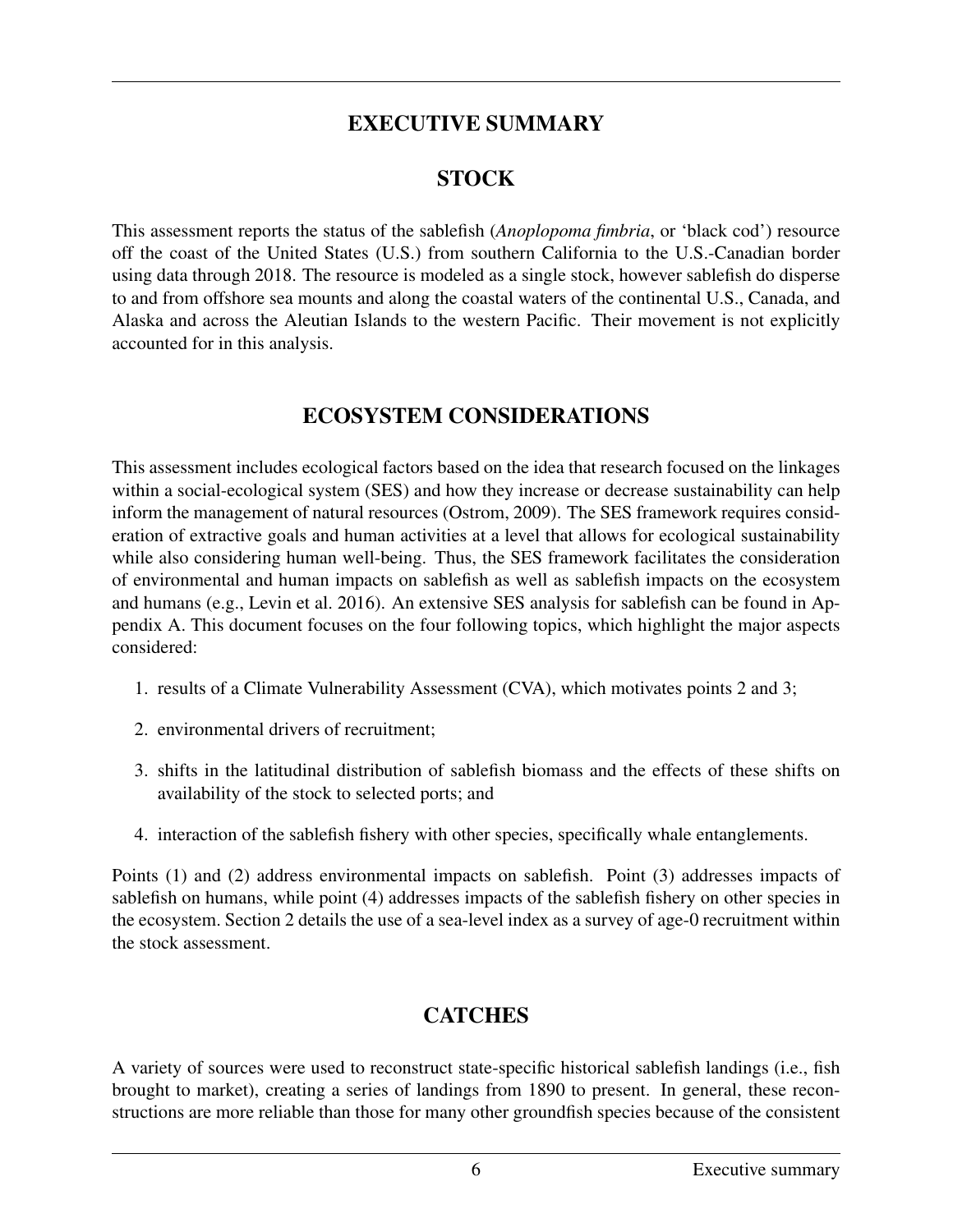identification of sablefish to the species level. Historical landings reconstructions for sablefish have been completed by California, Oregon, and Washington, extending landings to the beginning of the U.S. West Coast sablefish fishery.

Fishery discard rates and weights were fit within the assessment model, i.e., simultaneous estimation of total catches and other model parameters. This internal estimation can result in model estimates of total mortality that differ between stock assessments even when the landings inputs remain unchanged due to changes in fixed and estimated parameter values, priors, or parameterizations. Model estimates of fishery discards resulted in model estimated total dead catches that were an average of 2.65% larger than the landings input into the stock assessment model over the last decade.

Historically, sablefish landings were just below recent landings (<4,000 mt) until the end of the 1960s and were primarily harvested by fixed gear. Large catches (24,395 mt) by foreign vessels fishing pot gear in 1976 resulted in the largest landings reported in a single-year. A rapid rise in domestic pot and trawl landings followed this peak removal, such that, on average, nearly 8,400 mt of sablefish were landed per year between 1976 and 1990. Subsequently, annual landings have remained below 9,000 mt and been divided approximately 67/33% between fixed and trawl gears, respectively, during the most recent decade. An Individual Fishing Quota (IFQ) program, referred to as catch shares, was implemented for the U.S. West Coast trawl fleet beginning in 2011. Gear switching is allowed within the program such that fixed gear can be used to catch sablefish under trawl IFQ. This has resulted in changes in fleet behavior, the distribution of fishing effort, and discarding rates. Complete observer coverage on all vessels fishing IFQ quota became mandatory at the start of the program, while coverage in the other sectors remained stratified by port. The lack of historical observer coverage, and consequently information on total catch and age and length compositions, thus contributes to uncertainty regarding selectivity and retention during the historical period.

| Year |       | <b>Fixed-gear</b> | <b>Trawl</b> | <b>Total</b> |       |
|------|-------|-------------------|--------------|--------------|-------|
|      | mt    | $\%$              | mt           | $\%$         | mt    |
| 2009 | 3,889 | 55.95             | 3,062        | 44.05        | 6,951 |
| 2010 | 4,059 | 61.51             | 2,540        | 38.49        | 6,599 |
| 2011 | 4,421 | 71.86             | 1,731        | 28.14        | 6,152 |
| 2012 | 3,669 | 70.70             | 1,520        | 29.30        | 5,189 |
| 2013 | 2,585 | 64.78             | 1,405        | 35.22        | 3,990 |
| 2014 | 2,862 | 68.76             | 1,300        | 31.24        | 4,162 |
| 2015 | 3,540 | 70.65             | 1,471        | 29.35        | 5,011 |
| 2016 | 3,826 | 72.13             | 1,479        | 27.87        | 5,305 |
| 2017 | 3,637 | 68.52             | 1,671        | 31.48        | 5,308 |
| 2018 | 3,550 | 70.37             | 1,495        | 29.63        | 5,045 |

Table a. Recent sablefish landings by fleet (mt and relative %) and summed across fleets (mt).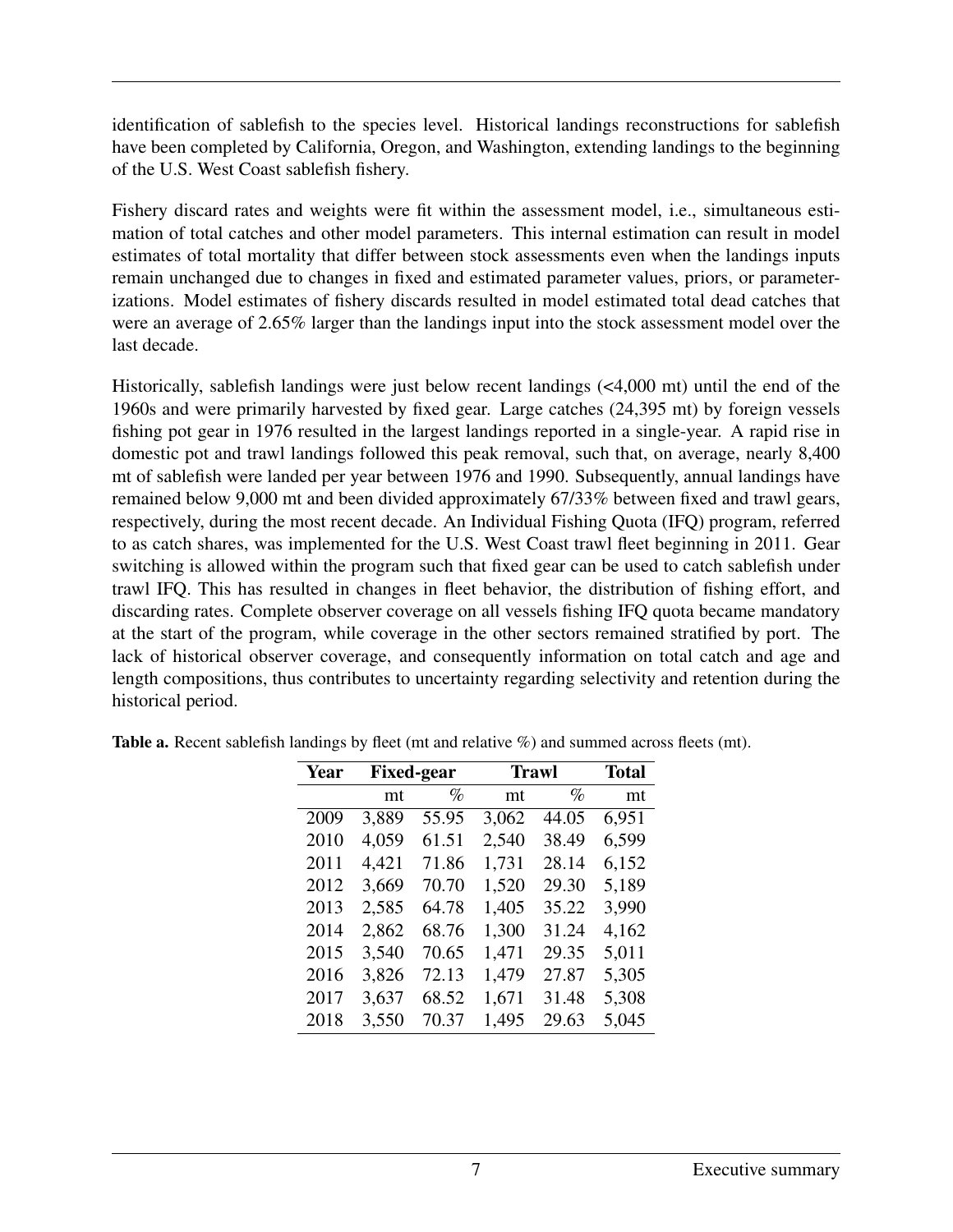

Figure a. Sablefish landings from 1890–2018 summarized by the gear types included in the base model, fixed-gear and trawl. Landings include those from foreign fleets, which are largely responsible for the peaks in 1976 and 1979.

#### DATA AND ASSESSMENT

The last benchmark stock assessment for sablefish took place during 2011, followed by an update assessment during 2015. Changes and additions between the 2015 update assessment and this assessment are listed in Section 3.2. This assessment used the most recent version of the Stock Synthesis modeling platform (3.30, released 2019-03-09). Primary data sources include landings and age-composition data from the retained catch. In recent years, data on the discarded portion of commercial catch are available, including discard lengths, rates, and mean observed individual body weight of the discarded catch. The relative index of abundance estimated from the National Marine Fisheries Service (NMFS) Northwest Fisheries Science Center (NWFSC) West Coast Groundfish Bottom Trawl (WCGBT) Survey, which includes depths from 55-1,280 m, represents the primary source of information on the stock's trend and was updated to include the most recent data, covering the period 2003-2018. Note that the WCGBT Survey does not access the closed Cowcod Conservation areas in southern California. Other, discontinued, survey indices contribute information on trend and sablefish demographics: (a) NWFSC Slope Survey conducted from 1998-2002, (b) Alaska Fisheries Science Center (AFSC) Slope Survey (1997-2001), and (c) AFSC/NWFSC Triennial Shelf Survey (1980-2004). Additionally, an environmental time-series of sea level was used as a survey index of recruitment in the base model.

Of the externally estimated model parameters, (a) weight-length relationship, (b) maturity schedule, and (c) fecundity relationships, only the fecundity relationship was not updated. As in pre-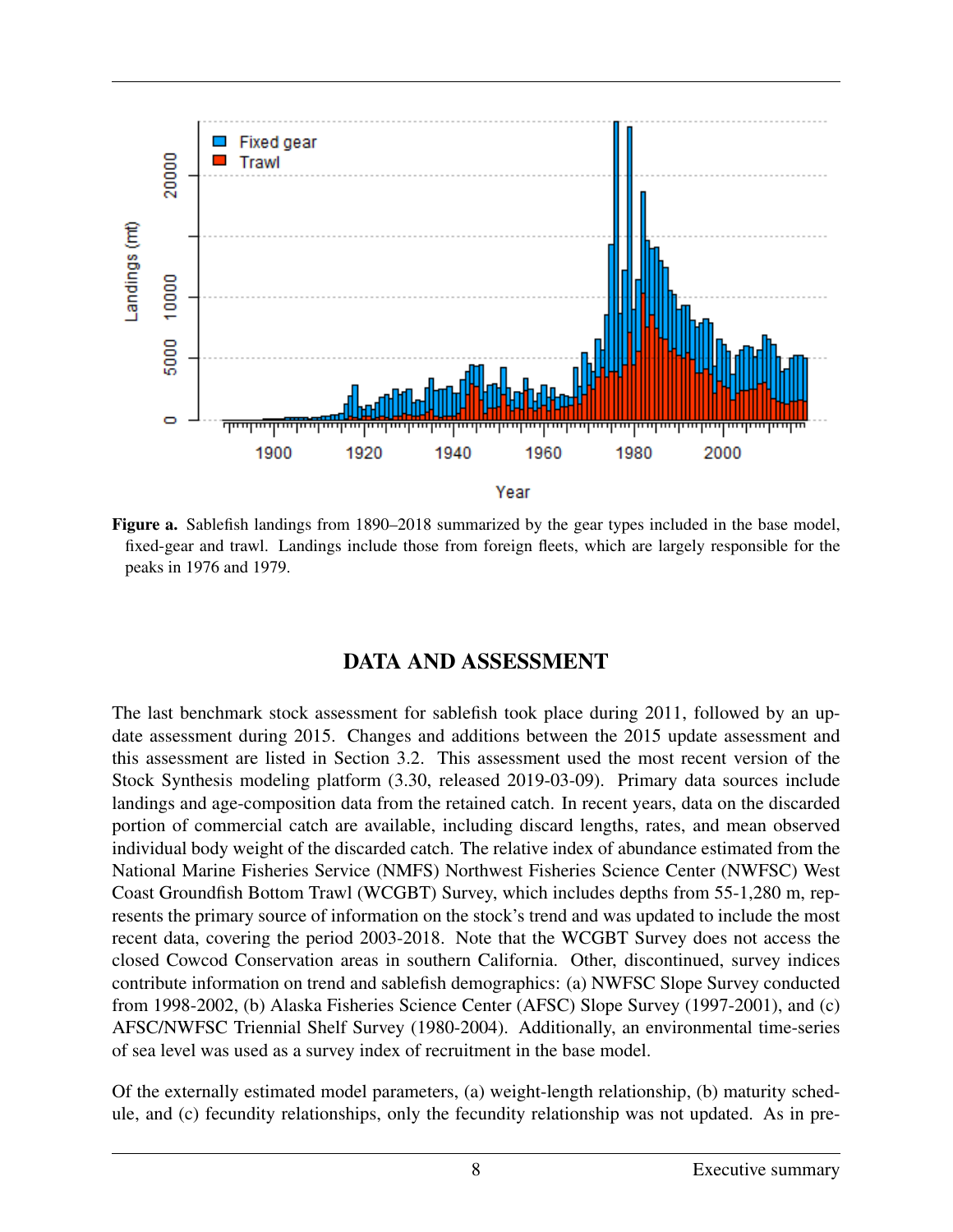vious assessments, growth and natural mortality were estimated using sex-specific relationships. Uncertainty in recruitment was included by estimating a full time-series of deviations from the stock-recruitment curve. The 'one-way-trip' nature of the time-series does not facilitate estimation of the steepness parameter (*h*) of the stock-recruitment relationship. Therefore, *h* was fixed at 0.7, similar to values used on other groundfish stock assessments, and explored via sensitivity analyses.

During the 2011 assessment, a vast number of historical management actions were evaluated and condensed to a subset that were most likely to have had a direct influence on fishery behavior (either sorting and retention, selectivity, or both). These time periods were used to define time blocks to reduce the complexity of selectivity and retention parameterizations. This assessment utilized the same general structure as the 2011 assessment, with the addition of full retention for the trawl fishery after the implementation of the IFQ program.

Aging error, both precision and accuracy, was extensively investigated during the 2011 assessment but remains unresolved given the lack of an age validation study for sablefish. The age error analysis for this assessment used the same software and methods as the 2011 assessment. The larger number of between-lab reads from the AFSC and the NWFSC available for this assessment showed a small amount of variability between laboratories. Therefore, this analysis uses the between-lab reads as well as the double reads from the NWFSC, treating them both as unbiased but potentially non-linearly variable. The age imprecision was such that by age 50 observed ages could differ from true ages by up to 16-17 years. Therefore, the potential for underestimating or overestimating the age of the oldest fish still remains, and thus, the potential for aging bias remains a source of uncertainty.

#### STOCK BIOMASS

During the first half of the 20*th* century it is estimated that sablefish were exploited at relatively modest levels. Modest catches continued until the 1960s, along with a higher frequency of above average, but uncertain, estimates of recruitment through the 1970s. The spawning stock biomass increased during the 1940s to 1970s. Subsequently, biomass is estimated to have declined between the mid-1970s and the early 2010s, with the largest peaks in harvests during the 1970s followed by harvests that were, on average, higher than pre-1970s harvest through the 2000s. At the same time, there were a higher frequency of generally lower than average recruitments from the 1980s forward. Despite estimates of harvest rates that were largely below overfishing rates from the 1990s forward and a few high recruitments from the 1980s forward, the spawning biomass has only recently begun to increase. This stock assessment does suggest spawner per recruitment rates higher than the target during some years from the 1990s forward for two reasons. First, there have been many years with lower than expected recruitment. Second, stock assessment estimates of unfished spawning biomass have been steadily declining in each subsequent assessment since 2007. Estimates of unfished biomass scale catch advice.

Although the relative trend in spawning biomass is robust to uncertainty in the leading model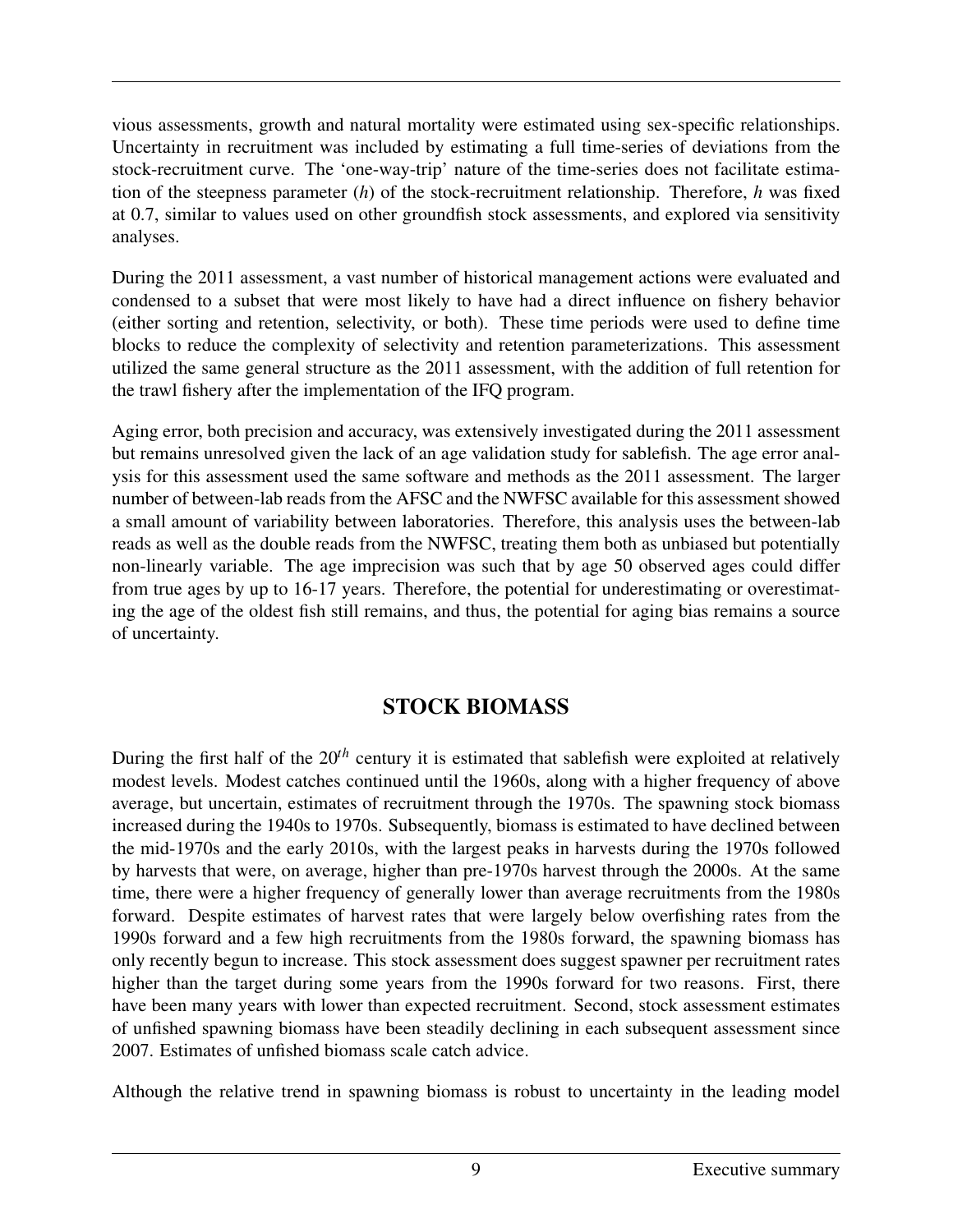parameters, the productivity of the stock is uncertain due to confounding of natural mortality, absolute stock size, and productivity. The estimates of uncertainty around the point estimate of unfished stock size are large across the range of models explored within this assessment, suggesting that the unfished spawning biomass could range from just under 100,000 mt to over 200,000 mt. The point estimate of 2019 spawning biomass from the base model is 57,444 mt, however, the  $\sim$ 95% interval ranges broadly from 32,776 to 82,112 mt. The point estimate of 2019 spawning biomass relative to an unfished state (i.e., depletion) from the base model is 39% of unexploited levels (∼95% interval: 26-52%).

| Year | Spawning biomass |                       | Age-0 recruitment |                       | Depletion |                 |
|------|------------------|-----------------------|-------------------|-----------------------|-----------|-----------------|
| 2010 | 60,844           | $(37, 227 - 84, 462)$ | 15,081            | $(8,933-21,230)$      | 0.41      | $(0.29 - 0.53)$ |
| 2011 | 56,030           | $(33,653-78,407)$     | 4,821             | $(2,413-7,229)$       | 0.38      | $(0.27 - 0.49)$ |
| 2012 | 54,048           | $(32,029-76,066)$     | 3,803             | $(1,612-5,994)$       | 0.37      | $(0.26 - 0.48)$ |
| 2013 | 53,475           | $(31,512-75,439)$     | 29,761            | $(17, 536 - 41, 985)$ | 0.36      | $(0.25 - 0.47)$ |
| 2014 | 53,617           | $(31,615-75,620)$     | 5,103             | $(2,320-7,885)$       | 0.36      | $(0.25 - 0.47)$ |
| 2015 | 53,172           | $(31, 289 - 75, 054)$ | 11,678            | $(6,017-17,339)$      | 0.36      | $(0.25 - 0.47)$ |
| 2016 | 52,469           | $(30, 588 - 74, 350)$ | 56,319            | $(32,578-80,061)$     | 0.36      | $(0.24 - 0.47)$ |
| 2017 | 53,373           | $(30,839-75,906)$     | 1,644             | $(5-3, 284)$          | 0.36      | $(0.25 - 0.48)$ |
| 2018 | 54,624           | $(31,340-77,909)$     | 3,719             | $(0-9,716)$           | 0.37      | $(0.25 - 0.49)$ |
| 2019 | 57,444           | $(32, 776 - 82, 112)$ | 12,857            | $(0-48,750)$          | 0.39      | $(0.26 - 0.52)$ |

Table b. Time series of spawning biomass (mt), age-0 recruitment (1000s), and depletion estimates from the base model and their associated 5% and 95% confidence intervals in parentheses.

Spawning biomass (mt) with ~95% asymptotic intervals



Figure b. Time series of estimated sablefish spawning biomass (mt) from the base model (circles) with ∼95% intervals (dashed lines).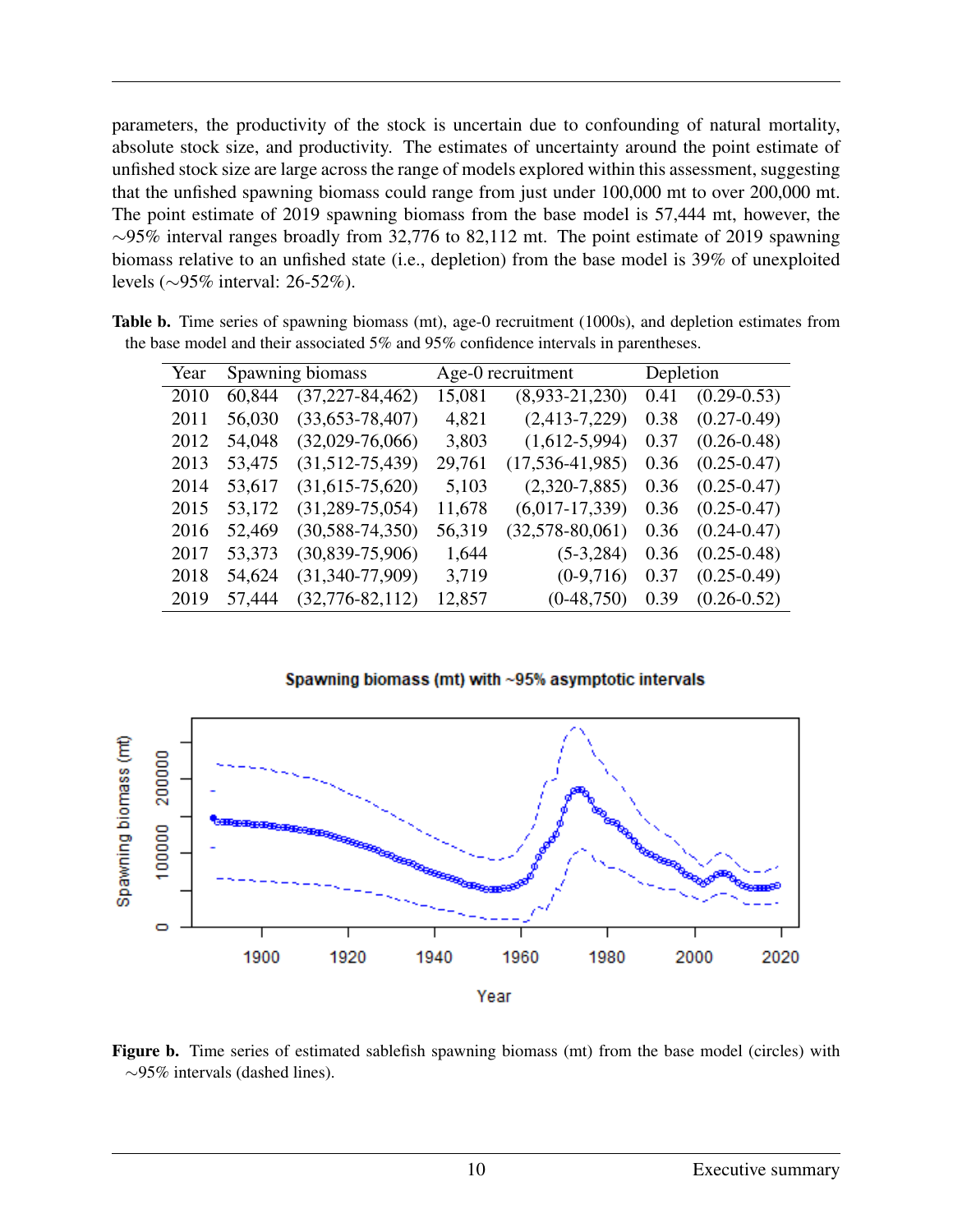#### RECRUITMENT

Sablefish recruitment is estimated to be quite variable with large amounts of uncertainty in individual recruitment events. A period with generally higher frequencies of strong recruitments spans from the early 1950s through the 1970s, followed by a lower frequency of large recruitments during 1980 forward, contributing to stock declines. The period with a higher frequency of high recruitments contributed to a large increase in stock biomass that has subsequently declined throughout much of the 1970s forward. Less frequent large recruitments during the mid-1980s through 1990 slowed the rate of stock decline, with another series of large recruitments during 1999 and 2000 leading to a leveling off in the stock decline. The above-average cohorts from 2008, 2010, 2013, and 2016 are contributing to a slightly increasing spawning stock size. The 2016 cohort is estimated to be the largest since the mid-1970s.



Figure c. Time series of estimated recruitment deviations from the base model (solid line) with ∼95% intervals (vertical lines; upper panel) and recruitment without intervals (lower-panel).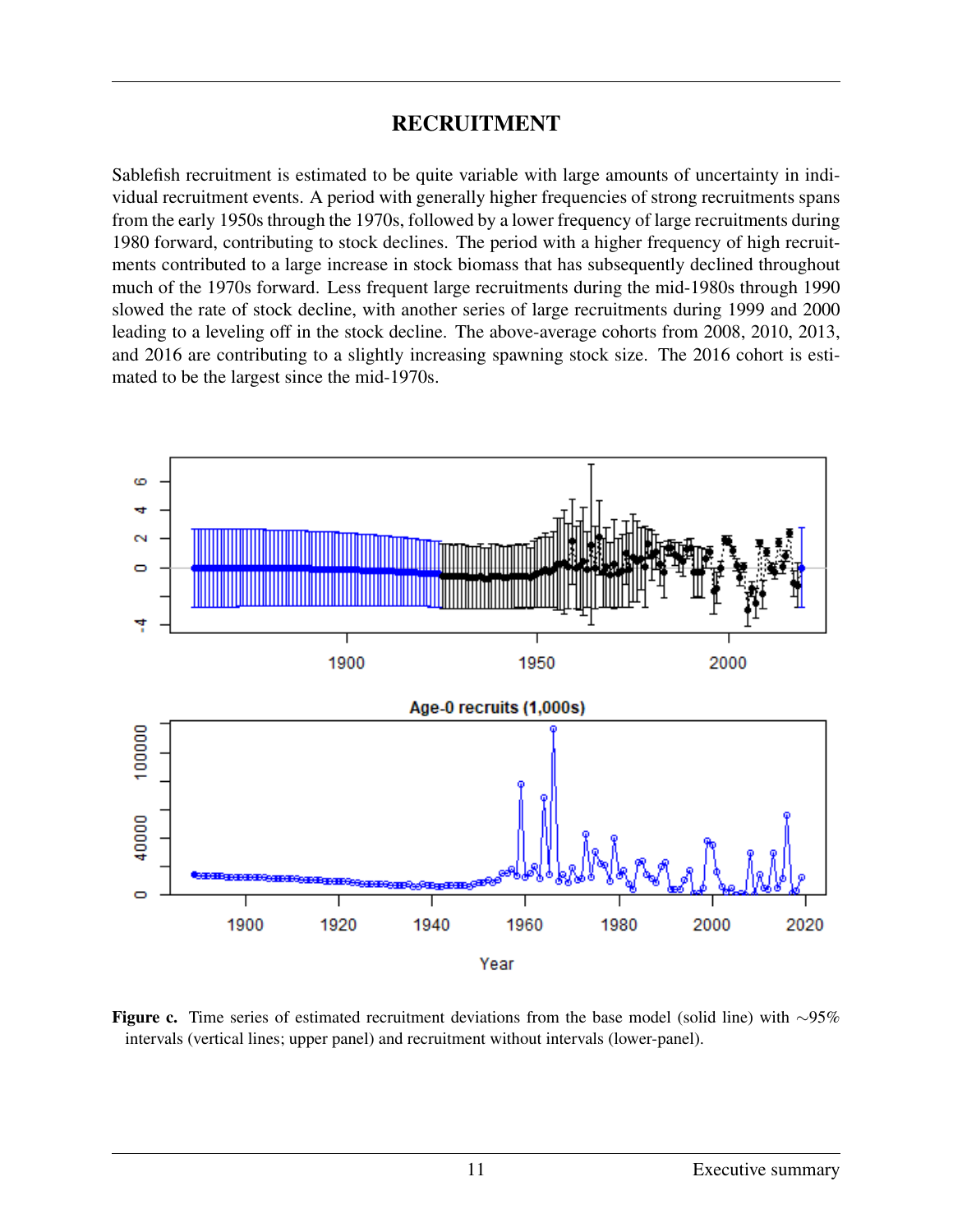#### REFERENCE POINTS

Unfished spawning biomass was estimated to be 147,729 mt (109,022-186,436, ∼95% interval). The abundance of sablefish was estimated to have dropped below the target reference point of 40% of this estimated value of unfished spawning biomass during the 2000s and generally remained below the target through 2018. The estimate of the target spawning stock biomass was 59,092 (43,609-74,574, ∼95% interval), which gives a catch of 7,363 mt (4,269-10,456, ∼95% interval). The stock was estimated to be just below the target stock size in the beginning of 2019 at 57,444 mt (32,776-82,112, ∼95% interval). The stock was estimated to be above the depletion level that would lead to maximum yield. The estimate of the stock's current level of depletion was 38.9%.



Fraction of unfished with ~95% asymptotic intervals

Figure d. Time series of estimated depletion (i.e., spawning biomass relative to unfished spawning biomass) from the base model (circles) with  $\sim$  95% intervals (dashed lines).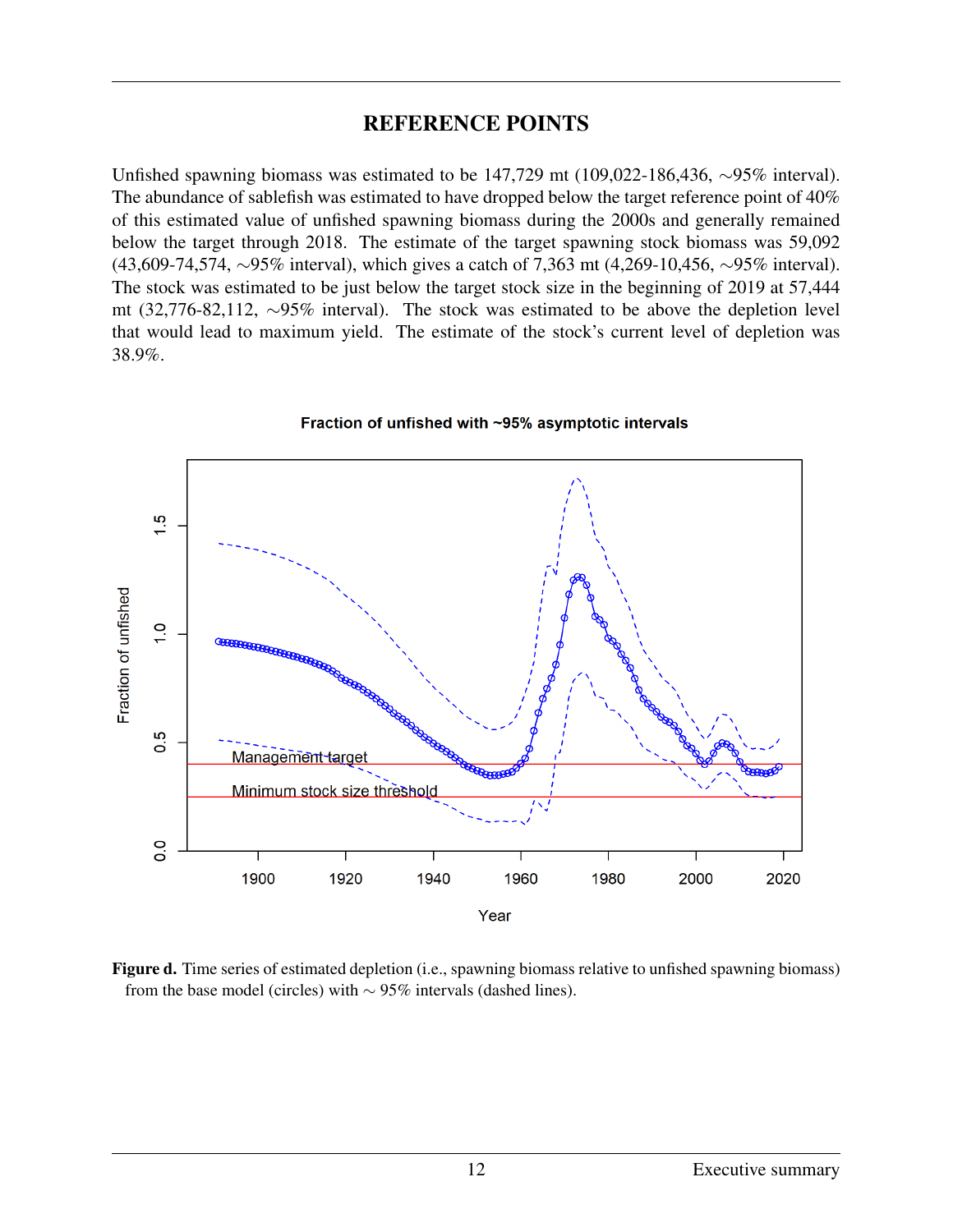#### EXPLOITATION STATUS

Equilibrium yield at the fishing mortality that leads to the maximum sustainable yield (*FMSY* ) is 8,077 mt (4,684-11,470, ∼95% interval).

Although the estimated productivity and absolute scale of the stock are poorly informed by the available data and are, therefore, sensitive to changes in model structure and treatment of data, all sensitivity or alternate models evaluated showed a declining trend in biomass since the 1970s followed by a recent increase in biomass. The spawner potential ratio (*SPR*) exceeded the fishing mortality target/overfishing level (*SPR*45%) that stabilizes the stock at the target (i.e., 1−*SPR*/[1− *SPR*45%]) during the late 2000s and early 2010s, while since 2015 it has been between 83 and 95%.

Table c. Estimates of total dead catch (mt), relative 1-spawning potential ratio (SPR; 1-SPR/1- SPR*Target*=0.45%), and exploitation rate (catch/biomass of age-4+) from the base model. Approximate 95% intervals follow in parentheses.

| Year | Total catch | Rel. 1-SPR |                   | <b>Exploitation rate</b> |                   |  |
|------|-------------|------------|-------------------|--------------------------|-------------------|--|
| 2009 | 7,373       | 1.006      | $(0.737 - 1.275)$ | 0.045                    | $(0.028 - 0.062)$ |  |
| 2010 | 7,018       | 1.051      | $(0.778 - 1.323)$ | 0.047                    | $(0.029 - 0.065)$ |  |
| 2011 | 6,251       | 1.094      | $(0.829 - 1.360)$ | 0.046                    | $(0.028 - 0.064)$ |  |
| 2012 | 5,280       | 0.934      | $(0.668 - 1.200)$ | 0.036                    | $(0.022 - 0.050)$ |  |
| 2013 | 4,052       | 0.799      | $(0.545 - 1.053)$ | 0.029                    | $(0.018 - 0.041)$ |  |
| 2014 | 4,240       | 0.801      | $(0.545 - 1.058)$ | 0.030                    | $(0.018 - 0.041)$ |  |
| 2015 | 5,091       | 0.923      | $(0.650 - 1.195)$ | 0.037                    | $(0.022 - 0.051)$ |  |
| 2016 | 5,403       | 0.954      | $(0.675 - 1.233)$ | 0.041                    | $(0.024 - 0.057)$ |  |
| 2017 | 5,424       | 0.859      | $(0.584 - 1.133)$ | 0.036                    | $(0.022 - 0.051)$ |  |
| 2018 | 5,132       | 0.825      | $(0.552 - 1.098)$ | 0.035                    | $(0.021 - 0.050)$ |  |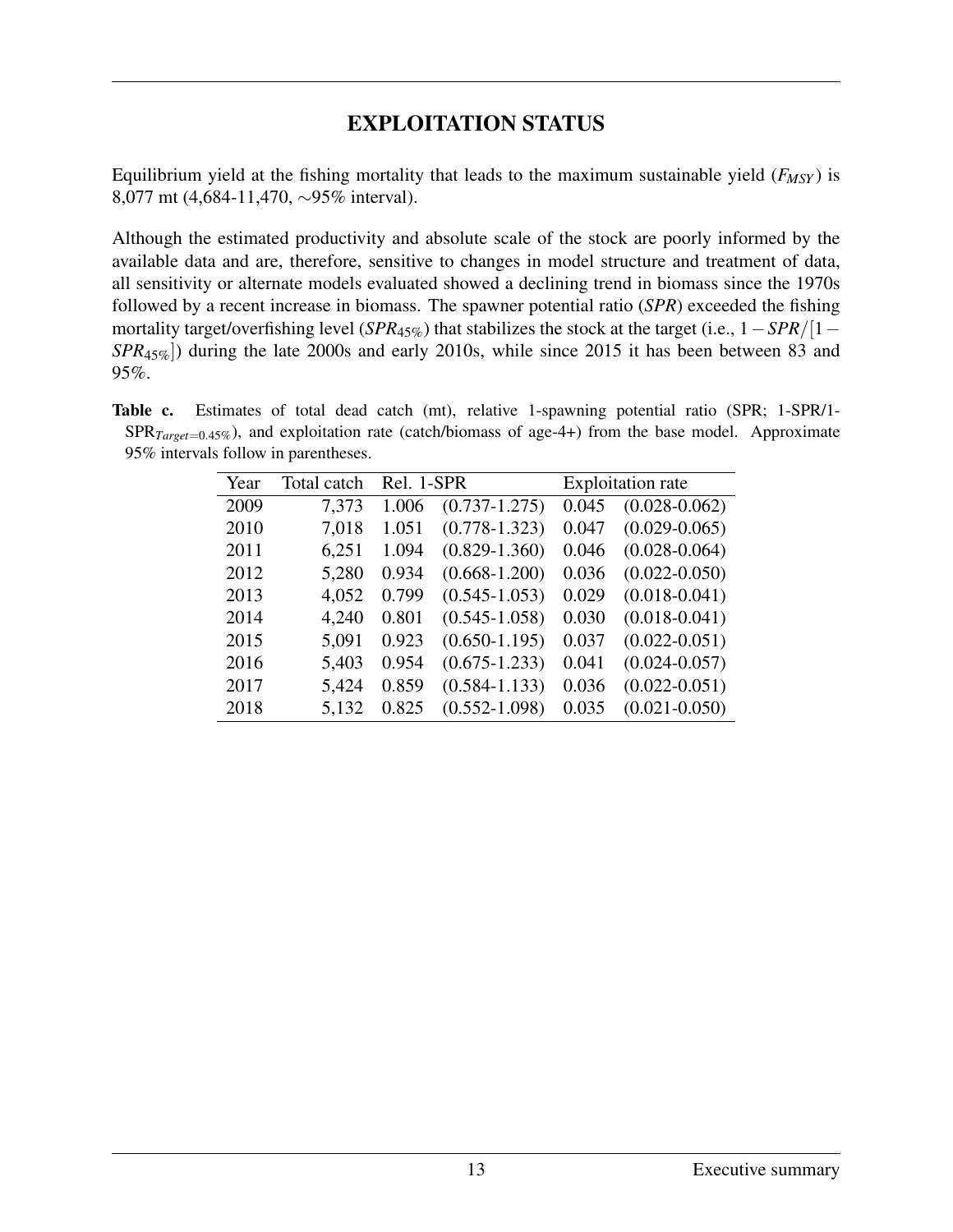

Figure e. Time series of estimated relative spawning potential ratio (1-SPR/1-SPR<sub>Target=0.45%</sub>) from the base model (points) with ∼95% intervals (dashed lines). Values above 1.0 (red, horizontal line) reflect harvests in excess of the current overfishing proxy.



Figure f. Estimated relative spawning potential ratio (1-SPR/1-SPR*Target*=0.45%) vs. estimated spawning biomass relative to the proxy 40% level from the base model. Higher spawning output occurs on the right side of the x-axis, higher exploitation rates occur on the upper side of the y-axis. The filled, red circle indicates the last year of available data, 2018.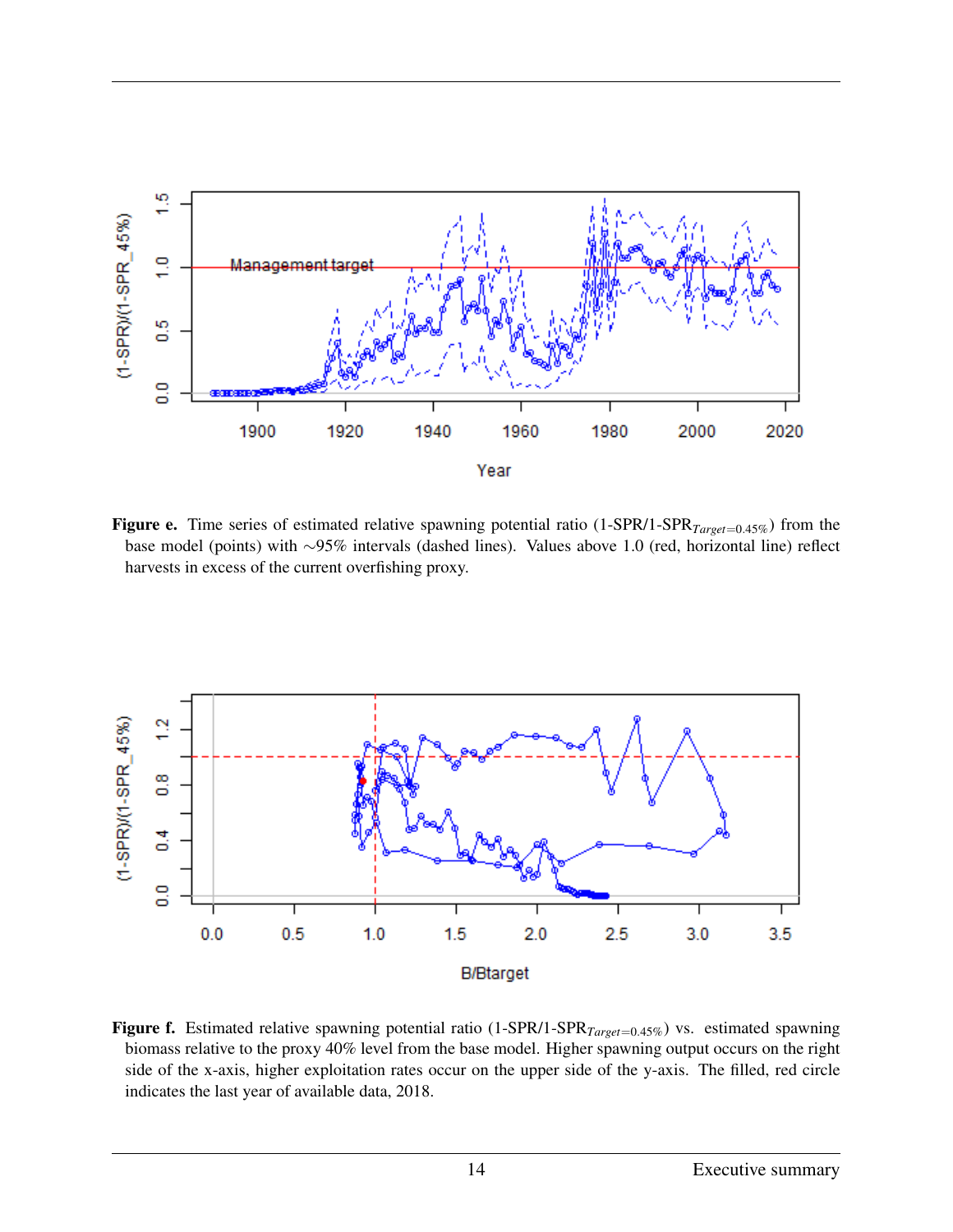#### MANAGEMENT PERFORMANCE

Sablefish management includes a rich history of seasons, size-limits, trip-limits, and a complex permit system. Managers divide coast-wide yield targets from sablefish stock assessment among the fleets, fishery sectors (including both limited entry and open access), as well as north and south of 36◦ N latitude. Peak catches occurred during the late 1970s just prior to the imposition of the first catch limits. Over the last decade, the total estimated dead catch has been 55% of the sum of the overfishing limits (previously termed ABCs) and 65% of the annual catch limits (previously termed OYs).

Table d. Recent trend in overfishing limits (OFLs), annual catch limits (ACLs), landings, and estimated (est.) total dead catch (mt). Limits are summed across the southern and northern management areas where separate values were applied. Dead catch includes discards, which are estimated within the stock assessment, and therefore, dead catch may differ from total mortality reports used by management.

| Year | OFL   | <b>ACL</b> | Landings | Est. dead catch |
|------|-------|------------|----------|-----------------|
| 2009 | 9,914 | 8,423      | 6,951    | 7,372.96        |
| 2010 | 9,217 | 7,729      | 6,599    | 7,017.63        |
| 2011 | 8,808 | 6,813      | 6,152    | 6,251.04        |
| 2012 | 8,623 | 6,605      | 5,189    | 5,280.13        |
| 2013 | 6,621 | 5,451      | 3,990    | 4,051.93        |
| 2014 | 7,158 | 5,909      | 4,162    | 4,239.63        |
| 2015 | 7,857 | 6,512      | 5,011    | 5,091.38        |
| 2016 | 8,526 | 7,121      | 5,305    | 5,402.67        |
| 2017 | 8,050 | 7,117      | 5,308    | 5,424.41        |
| 2018 | 8,329 | 7,419      | 5,045    | 5,131.61        |
| 2019 | 8,489 | 7,596      |          |                 |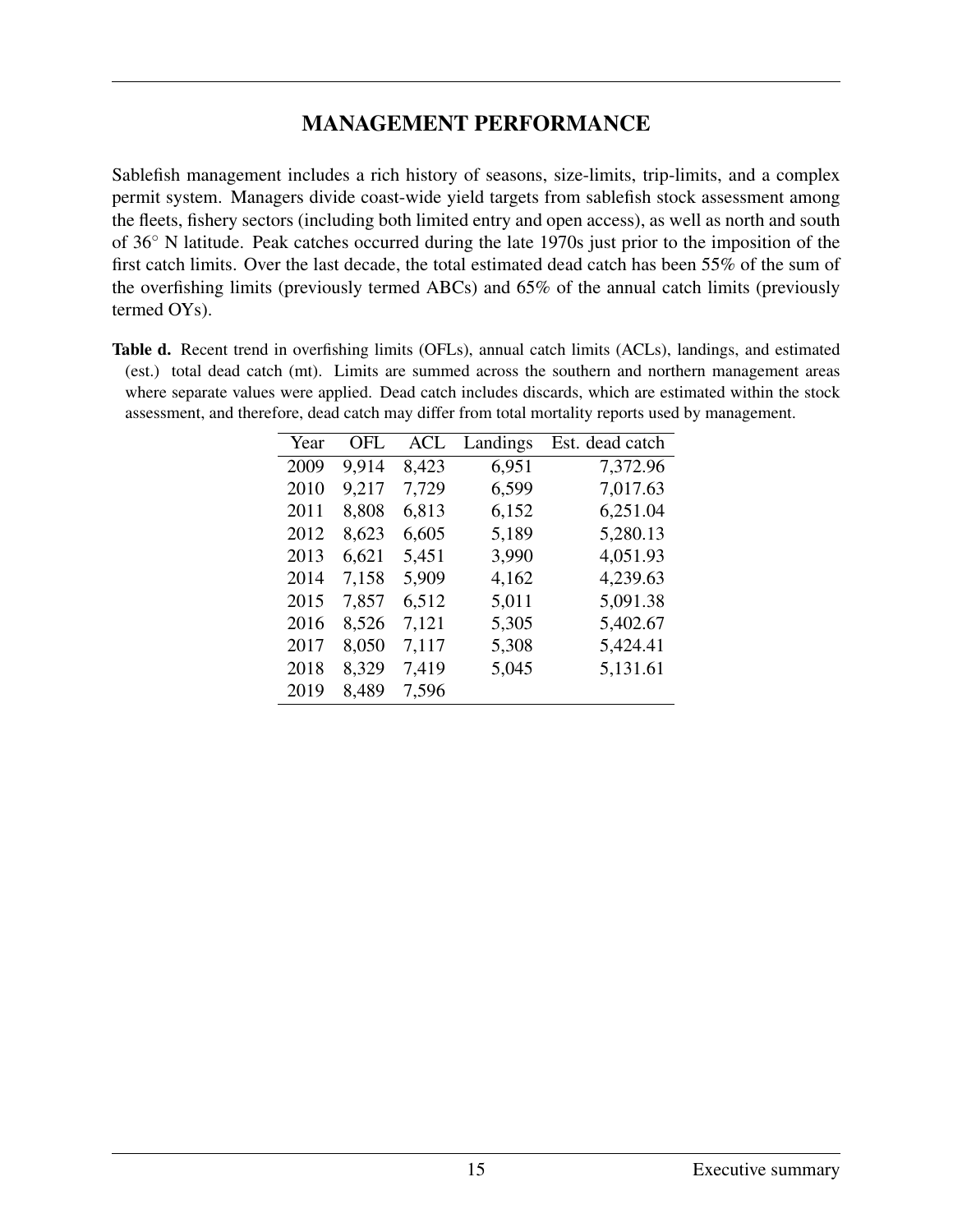

Figure g. Recent (and current) sablefish overfishing limits (OFLs; lightest gray) and annual catch limits (ACLs; light gray) compared to recent landings (gray) and estimated dead catch (dark gray) from the base model. Dead catch excludes discarded fish that are predicted to have survived.

# UNRESOLVED PROBLEMS AND MAJOR UNCERTAINTIES

The data available for sablefish off the U.S. West Coast are not informative with respect to absolute size and productivity. This is, in part, due to the one-way-trip nature of the historical series (i.e., a slow and steady decline in spawning biomass), which can be consistent with a larger less productive stock, a smaller more productive stock, or many combinations in between. While the historical catches provide some information about the minimum stock size necessary to remove the catches from the population, there is limited information in the data regarding the upper limit of the stock size. The above factors are also confounded by movement of sablefish between the region included in this assessment and regions to the north. Likelihood profiles, parameter estimates, and general model behavior illustrate that small changes in many parameters can result in different management reference points. However, because leading model parameters, such as natural mortality, selectivity, and historical recruitments, are estimated within the stock assessment model, the uncertainty about these estimates remains large and typically overlapped among the investigated models. The uncertainty will remain until a more informative time-series, better quality demographic and biological information are accumulated, or a range-wide analysis is completed for sablefish.

Uncertainty in the current aging methods (both bias and imprecision), as well as relatively sparse fishery sampling, result in age data that potentially variable. Furthermore, because sablefish grow rapidly, nearing asymptotic length in their first decade of life, length data is not particularly in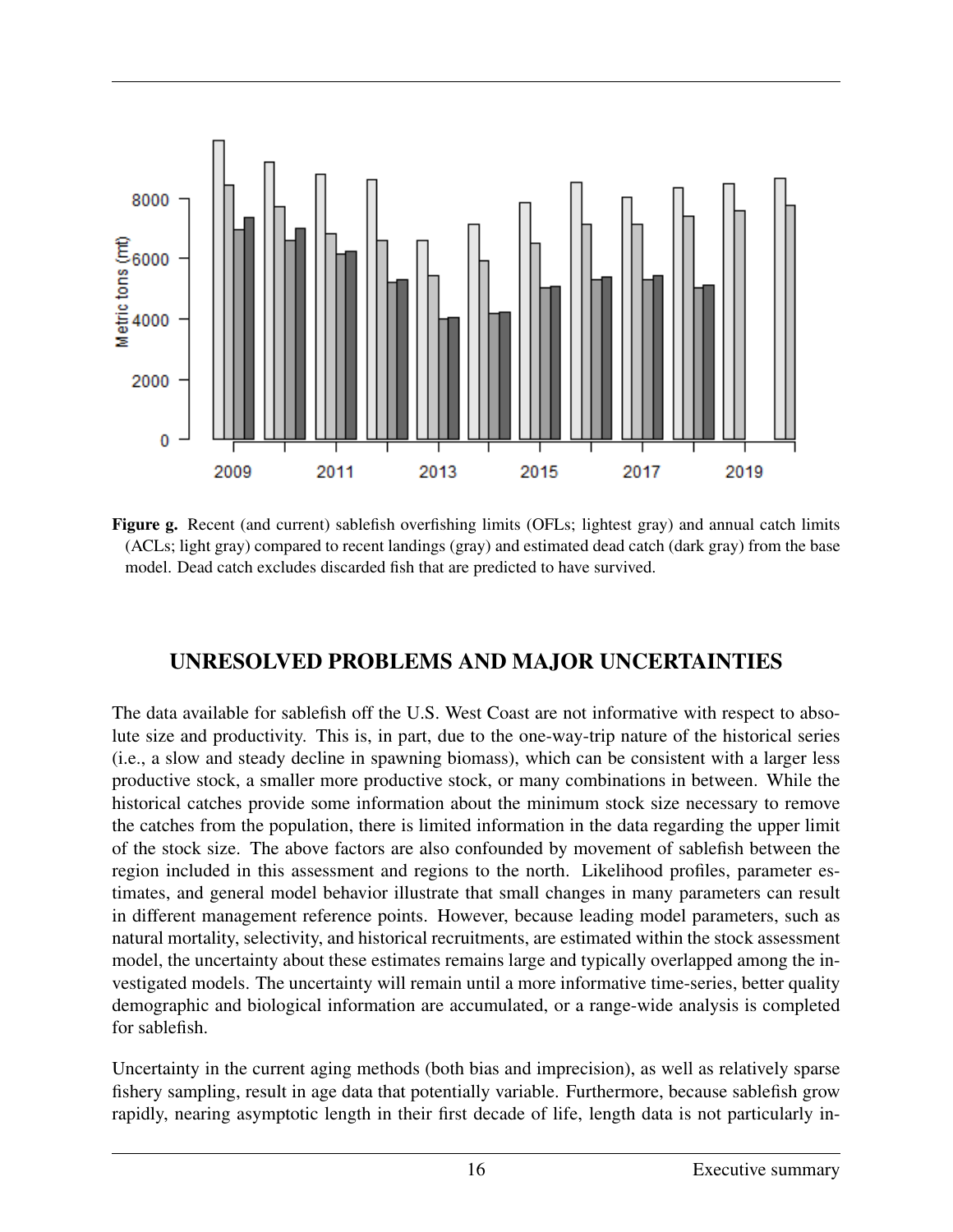formative about historical patterns in recruitment. The patterns observed in historical sablefish recruitment suggest that the stock trajectory (via shifts in recruitment strength) is closely linked to productivity regimes in the California Current. Uncertainty in future environmental conditions, changes in the timing, dynamics, and productivity of the California Current ecosystem via climate change or cycles similar to the historical period should be considered a significant source of uncertainty in all projections of stock status.

The ongoing WCGBT Survey is a fairly precise relative index of abundance over a broad demographic component of the stock, but it does not survey the entire stock as sablefish reside in waters deeper than 1280 m, the survey limit, and to the north. Therefore, a portion of the stock is unobserved. This index has the potential to inform future stock assessments about the scale of the population relative to catches being removed, however such information will require contrast in the observed survey trend.

# HARVEST PROJECTIONS

Previous sablefish stock assessments have been designated as Category 1 stock assessments. Thus, projections and decision tables are based on  $P^*$ =0.4 and the values of sigma adopted by the Pacific Fisheries Management Council for stock projections. The time series of multiplicative buffer fractions that are a function of  $P^*$  and the time series of sigmas provide the multipliers on the overfishing limit, these values are all less than 1. The multipliers are combined with the 40-10 harvest control rule to calculate overfishing limits, acceptable biological catches, and annual catch limits. The total catches in 2019 and 2020 were set at the Pacific Fisheries Management Council Groundfish Management Team requested values, just below that Pacific Fisheries Management Council annual catch limits for sablefish. The average 2016-2018 catches were used to distribute catches among the fisheries.

Current medium-term projections from the base model under the Pacific Fisheries Management Council 40-10 harvest control rule estimate that the stock will remain above the target stock size of 40% of the estimated unfished spawning biomass during the projection period. Projections are provided through 2030 (Table e).

Forecasts from the 2015 assessment update projected the spawning biomass to increase by 9.3% from 2015 to 2019 given specified harvests, whereas the current assessment estimated the increase at 8.0%. Estimates of unexploited spawning biomass are 2% lower than that estimated in 2015 and 19% lower than the 2011 estimate. Percent of unfished biomass in 2019 was estimated at 39%, while the 2015 stock assessment forecasted it to be 38%.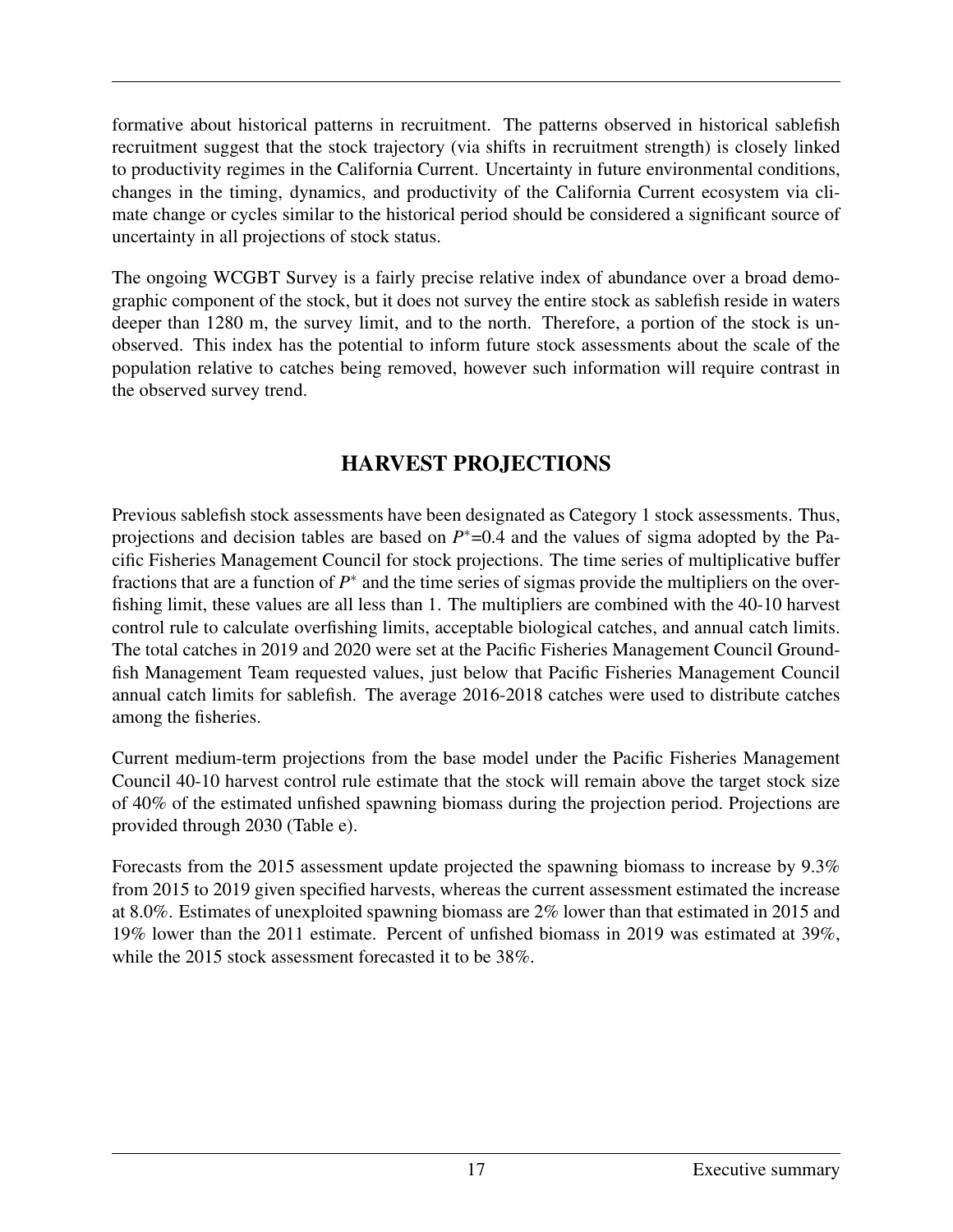Table e. The sablefish stock assessment is a Category 1 stock assessment, thus projections and decision tables are based on using  $P^* = 0.40$  and the Pacific Fisheries Management Council (PFMC) approved time series of sigma values for stock projections that provide the multipliers on the over fishing limit (OFL), these values are all less than 1. The OFL multipliers are combined with the 40-10 harvest control rule, where applicable, to calculate OFLs and Annual Catch Limits (ACLs). Note that the Acceptable Biological Catches (ABCs) and ACLs are equal because the stock is estimated to be above 40% of the unfished spawning biomass. Therefore, ABCs are not displayed. The total catches in 2019 and 2020 were set at the PFMC Groundfish Management Team requested values of 6,145.4 mt for 2019 and 6,287.9 mt for 2020, just below the PFMC agreed ACLs for sablefish. The average 2016-2018 catch was used to distribute catches among the fisheries.

| Year | $OFL$ (mt) | $ACL$ (mt) | Spawning biomass (mt) | Depletion |
|------|------------|------------|-----------------------|-----------|
| 2019 | 8,489      | 7,596      | 57,444                | 38.88 %   |
| 2020 | 8,648      | 7,755      | 63,350                | 42.88 %   |
| 2021 | 9,402      | 8,208      | 68,120                | 46.11 $%$ |
| 2022 | 9,040      | 7,811      | 68,778                | 46.56 %   |
| 2023 | 8,877      | 7,599      | 68,177                | 46.15 %   |
| 2024 | 8,713      | 7,388      | 67,482                | 45.68 %   |
| 2025 | 8,579      | 7,207      | 66,984                | 45.34 %   |
| 2026 | 8,479      | 7,055      | 66,691                | 45.14 %   |
| 2027 | 8,411      | 6,930      | 66,555                | 45.05 $%$ |
| 2028 | 8,368      | 6,837      | 66,525                | 45.03 $%$ |
| 2029 | 8,346      | 6,752      | 66,564                | 45.06 %   |
| 2030 | 8,339      | 6,679      | 66,652                | 45.12 %   |

#### DECISION TABLE

The decision table reports 12-year projections for alternate states of nature (columns) and management options (rows). The results of this table are conditioned on the Groundfish Management Team specified catches for 2019 and 2020, which are just below the already-specified annual catch limits approved by the Pacific Fisheries Management Council.

Uncertainty in management quantities for the decision table was characterized using the asymptotic standard deviation for the 2019 spawning biomass from the base model. Specifically, the 2019 spawning biomass for the high and low states of nature are given by the base model mean  $\pm$ 1.15·standard deviation (i.e., the 12.5th and 87.5th percentiles). A search across fixed values of *R*<sup>0</sup> was used to attain the 2019 spawning biomass values for the high and low states of nature. The mid-level catch streams were based on the 40-10 harvest control rule. At the request of the Groundfish Management Team representative at the STAR panel, the high and low catch streams were set using the Category 1 values of  $P^* = 0.45$  and  $P^* = 0.35$ , respectively.

Spawning stock biomass in 2019 ranges across the three states of nature from 42,968 to 71,915 mt, with corresponding stock status between 38% to 41% of the unfished stock size. The decision table suggests that all catch scenarios under both the base and high state of nature result in increases in stock size such that the stock remains either at or above the target stock size at the end of the pro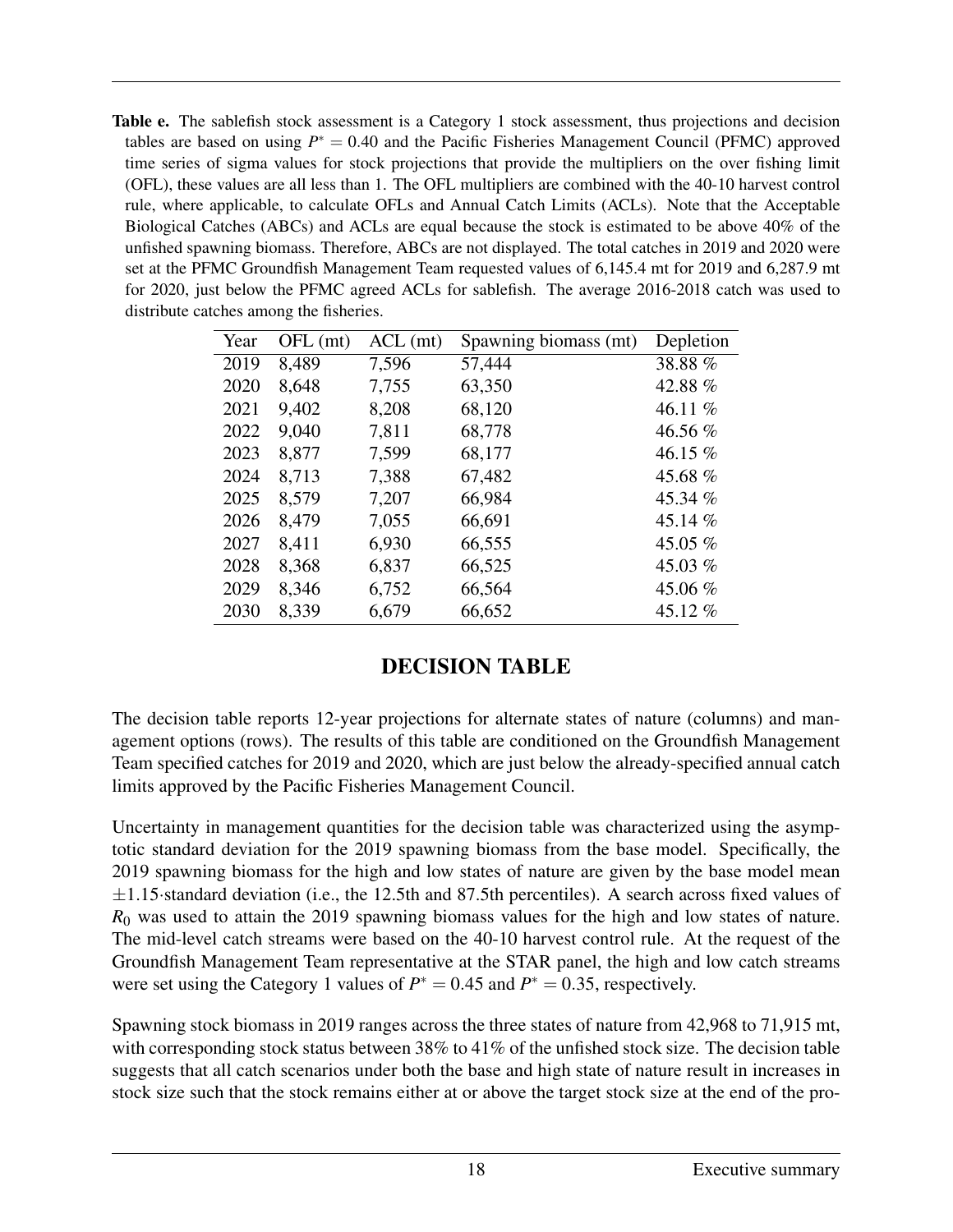jection period. However, all catch scenarios under the low state of nature result in declines in stock size throughout the projection period, maintaining the stock within the precautionary zone.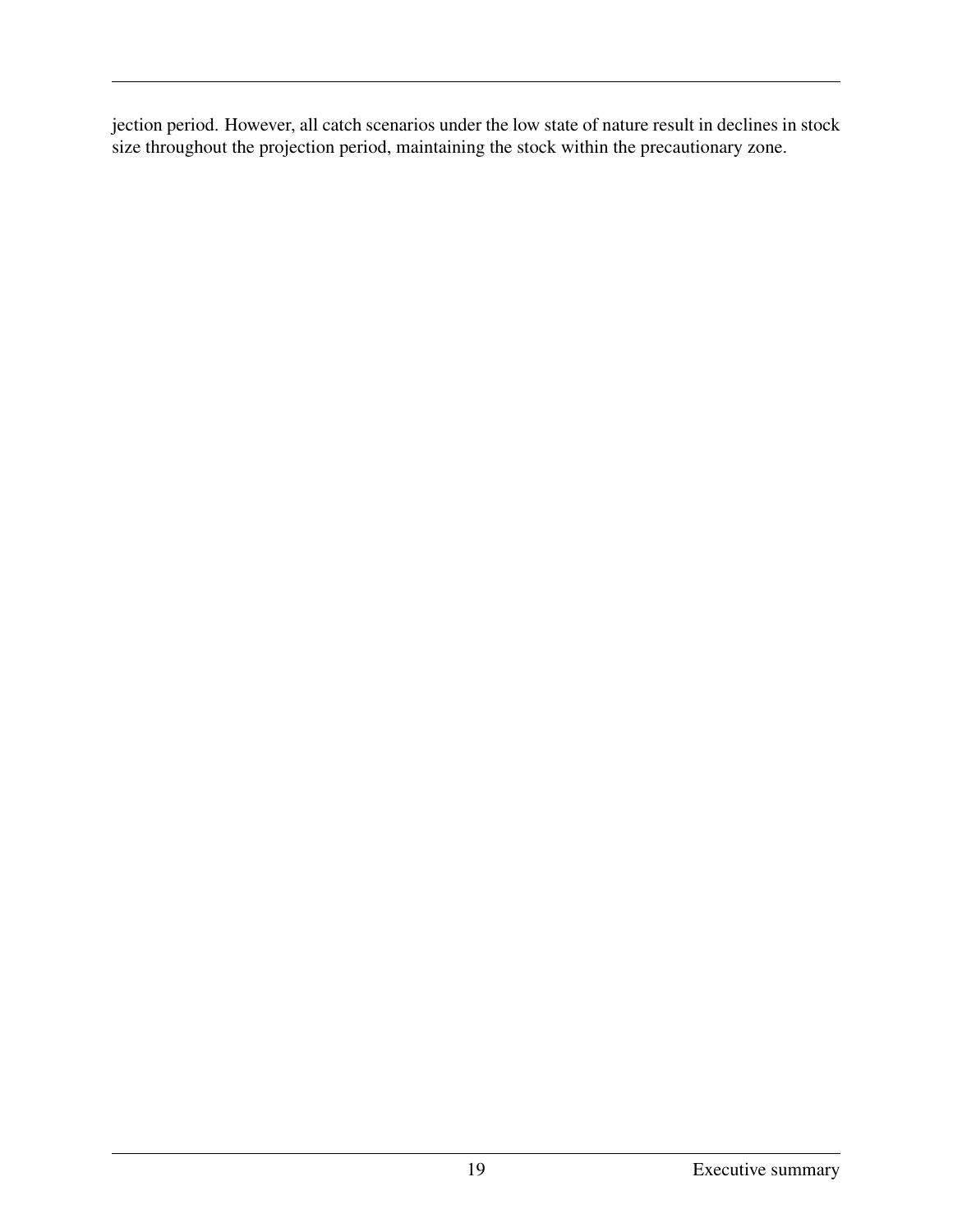Table f. Decision table of 12-year projections of spawning stock biomass (SSB) and % unfished (depletion) for alternative states of nature (columns) and management options (rows) beginning in 2019. The low and high states of nature are based on the 2019 SSB  $\pm$  1.15 base model SSB standard deviation. The fixed value of unfished recruitment was used to find each state of nature. The results are conditioned on the 2019 and 2020 catches, provided by the Pacific Fisheries Management Council Groundfish Management Team (GMT), being achieved exactly. The low and high catch streams are based on the GMT's requested P <sup>∗</sup> values of 0.35 and 0.45.

|                |      |             |            | Low state $(0.25)$ |            | Base $(0.5)$ |            | High state $(0.25)$ |
|----------------|------|-------------|------------|--------------------|------------|--------------|------------|---------------------|
| Catch scenario | Year | Total catch | <b>SSB</b> | Depletion          | <b>SSB</b> | Depletion    | <b>SSB</b> | Depletion           |
| $P^* = 0.35$   | 2019 | 6,145       | 42,968     | 38%                | 57,444     | 39%          | 71,915     | 41%                 |
|                | 2020 | 6,288       | 47,594     | 42%                | 63,350     | 43%          | 79,161     | 45%                 |
|                | 2021 | 7,644       | 51,414     | 45%                | 68,120     | 46%          | 84,950     | 49%                 |
|                | 2022 | 7,269       | 51,922     | 46%                | 69,059     | 47%          | 86,290     | 50%                 |
|                | 2023 | 7,064       | 51,094     | 45%                | 68,740     | 47%          | 86,292     | 50%                 |
|                | 2024 | 6,849       | 49,847     | 44%                | 68,316     | 46%          | 86,367     | 50%                 |
|                | 2025 | 6,668       | 48,544     | 43%                | 68,079     | 46%          | 86,781     | 50%                 |
|                | 2026 | 6,513       | 47,297     | 41%                | 68,038     | 46%          | 87,474     | 50%                 |
|                | 2027 | 6,382       | 46,136     | 40%                | 68,145     | 46%          | 88,349     | 51%                 |
|                | 2028 | 6,279       | 45,063     | 40%                | 68,354     | 46%          | 89,327     | 51%                 |
|                | 2029 | 6,182       | 44,064     | 39%                | 68,629     | 46%          | 90,356     | 52%                 |
|                | 2030 | 6,105       | 43,135     | 38%                | 68,953     | 47%          | 91,411     | 53%                 |
| $P^* = 0.4$    | 2019 | 6,145       | 42,968     | 38%                | 57,444     | 39%          | 71,915     | 41%                 |
|                | 2020 | 6,288       | 47,594     | 42%                | 63,350     | 43%          | 79,161     | 45%                 |
|                | 2021 | 8,208       | 51,414     | 45%                | 68,120     | 46%          | 84,950     | 49%                 |
|                | 2022 | 7,811       | 51,636     | 45%                | 68,778     | 47%          | 86,008     | 49%                 |
|                | 2023 | 7,599       | 50,517     | 44%                | 68,177     | 46%          | 85,727     | 49%                 |
|                | 2024 | 7,388       | 48,988     | 43%                | 67,482     | 46%          | 85,532     | 49%                 |
|                | 2025 | 7,207       | 47,411     | 42%                | 66,984     | 45%          | 85,685     | 49%                 |
|                | 2026 | 7,055       | 45,902     | 40%                | 66,691     | 45%          | 86,129     | 49%                 |
|                | 2027 | 6,930       | 44,489     | 39%                | 66,555     | 45%          | 86,761     | 50%                 |
|                | 2028 | 6,837       | 43,169     | 38%                | 66,525     | 45%          | 87,503     | 50%                 |
|                | 2029 | 6,752       | 41,925     | 37%                | 66,564     | 45%          | 88,300     | 51%                 |
|                | 2030 | 6,679       | 40,750     | 36%                | 66,652     | 45%          | 89,126     | 51%                 |
| $P^* = 0.45$   | 2019 | 6,145       | 42,968     | 38%                | 57,444     | 39%          | 71,915     | 41%                 |
|                | 2020 | 6,288       | 47,594     | 42%                | 63,350     | 43%          | 79,161     | 45%                 |
|                | 2021 | 8,791       | 51,414     | 45%                | 68,120     | 46%          | 84,950     | 49%                 |
|                | 2022 | 8,375       | 51,342     | 45%                | 68,488     | 46%          | 85,717     | 49%                 |
|                | 2023 | 8,158       | 49,920     | 44%                | 67,594     | 46%          | 85,142     | 49%                 |
|                | 2024 | 7,946       | 48,097     | 42%                | 66,618     | 45%          | 84,666     | 49%                 |
|                | 2025 | 7,758       | 46,241     | 41%                | 65,851     | 45%          | 84,551     | 49%                 |
|                | 2026 | 7,614       | 44,468     | 39%                | 65,304     | 44%          | 84,740     | 49%                 |
|                | 2027 | 7,499       | 42,799     | 38%                | 64,918     | 44%          | 85,125     | 49%                 |
|                | 2028 | 7,401       | 41,226     | 36%                | 64,643     | 44%          | 85,624     | 49%                 |
|                | 2029 | 7,331       | 39,739     | 35%                | 64,445     | 44%          | 86,188     | 50%                 |
|                | 2030 | 7,275       | 38,320     | 34%                | 64,296     | 44%          | 86,782     | 50%                 |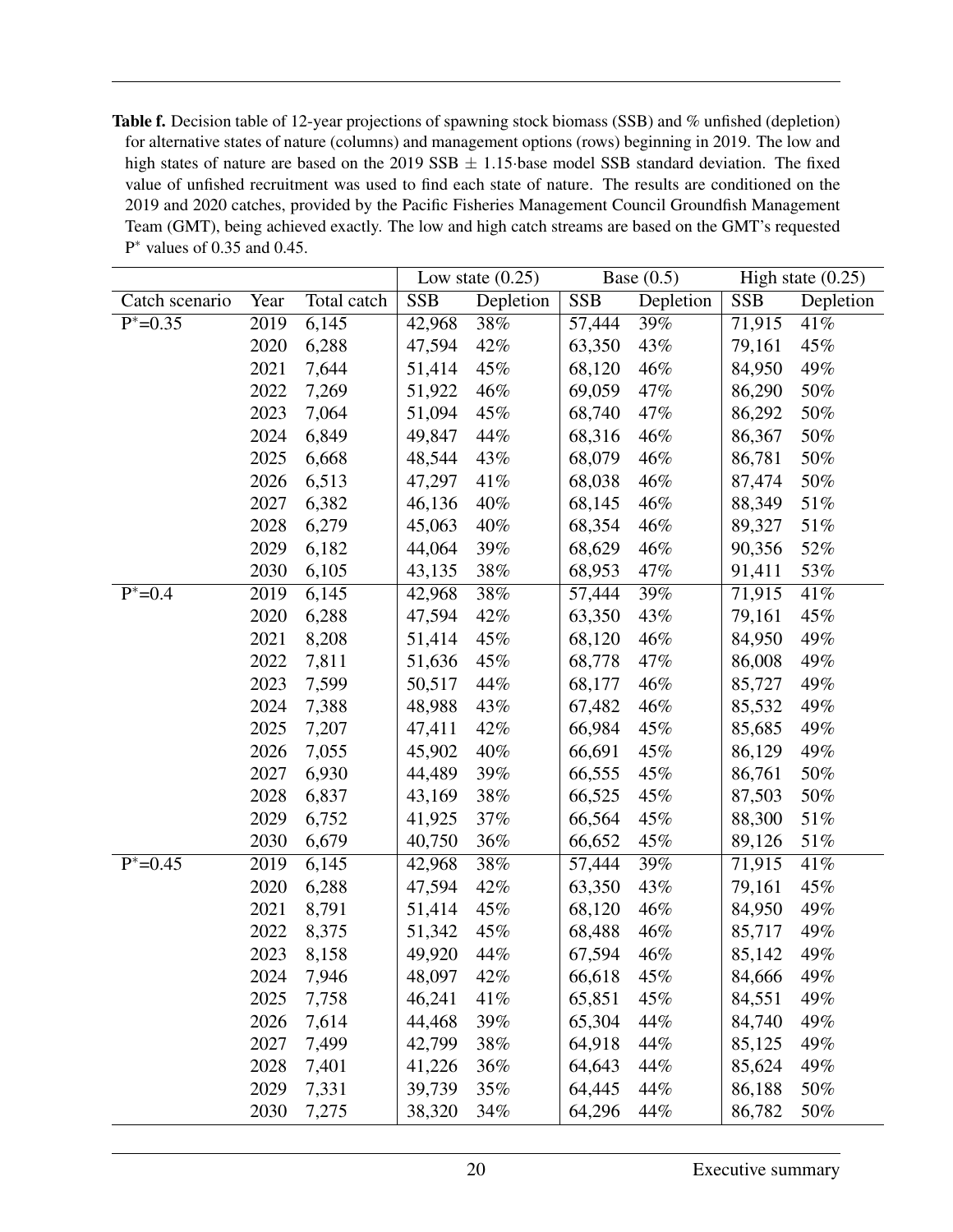# RESEARCH AND DATA NEEDS

Most of the research needs listed below entail investigations that need to take place outside of the routine assessment cycle and require additional resources to be completed.

- 1. Not all of the available sablefish otoliths were aged for this stock assessment because of time constraints resulting from the federal government furlough, and, in some cases, the sample sizes of aged fish are lower than what would be ideal. Resources should be provided to age otolith samples from years with missing age data or small sample sizes.
- 2. A transboundary stock assessment and the management framework to support such assessments would be beneficial given the migratory nature and broad distribution of sablefish along the Pacific Rim. A transboundary assessment would likely improve the ability to estimate the scale of the population, particularly during the early modeled period.
- 3. Investigation of environmental covariates for recruitment on a stock-wide, northeast Pacific scale.
- 4. Continuation of the annual WCGBT Survey will provide information on stock trends and incoming recruitments. A longer survey time series may improve the precision of estimates of absolute stock size and productivity into the future.
- 5. Age validation is needed to verify the level of age bias present in the data, if any.
- 6. Investigate aging methods that could prove more precise than current break-and-burn methods. More accurate age data would facilitate tracking cohorts to older ages, improving estimates of historical year-class strengths.
- 7. Research on understanding the interactions between spatial patterns in sablefish growth, fishery size selectivity, and movement across the Northeast Pacific began during 2019 and are ongoing. The results of this research should be considered in future benchmark stock assessments.
- 8. Anecdotal information, such as the large 1947 recruitment reported by central California sport fisherman, along with historical records could be investigated to provide additional information on historical patterns of recruitment.